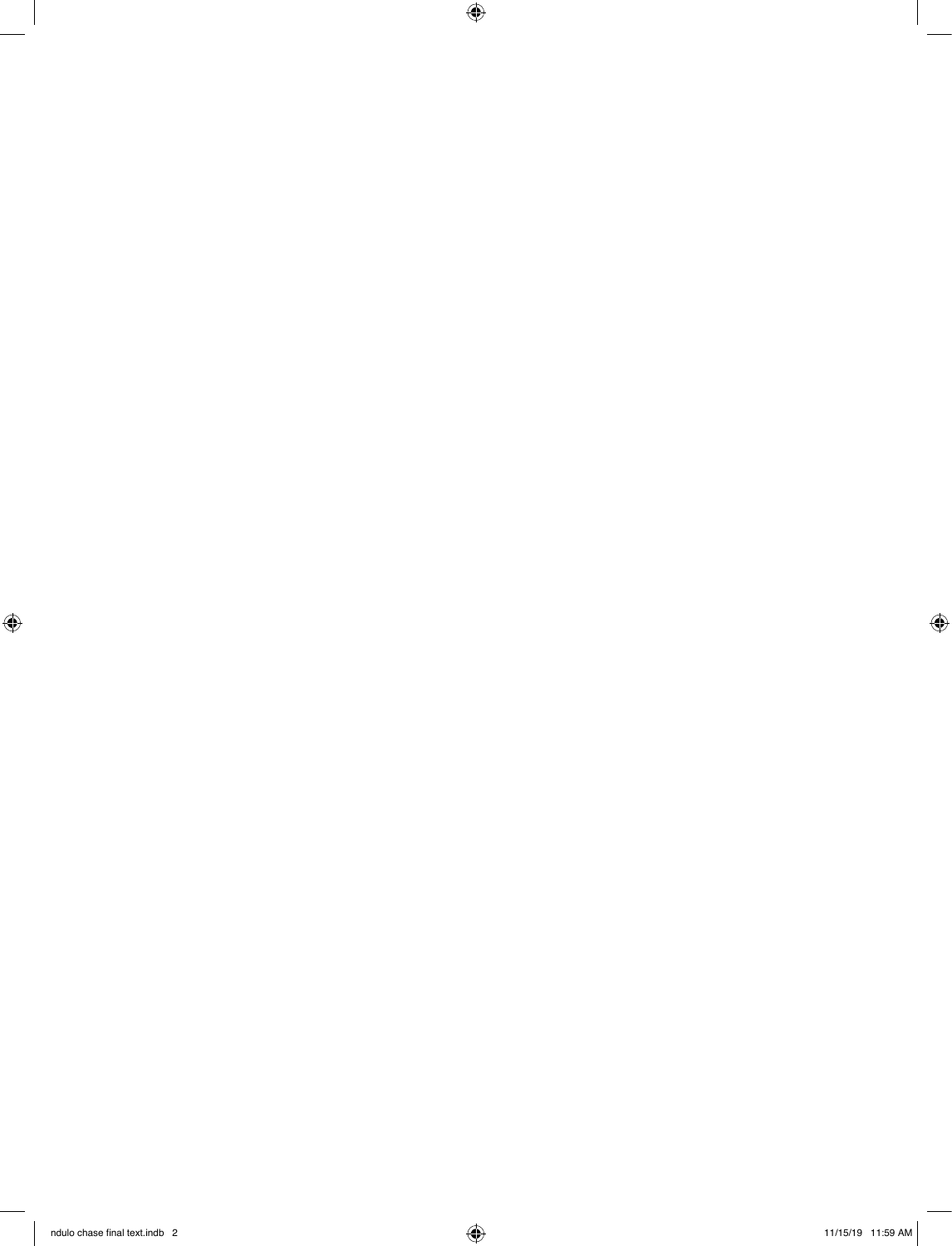# **International Law and Foreign Direct Investment**

**Muna B. Ndulo and Abigail N. Chase**



Carolina Academic Press Durham, North Carolina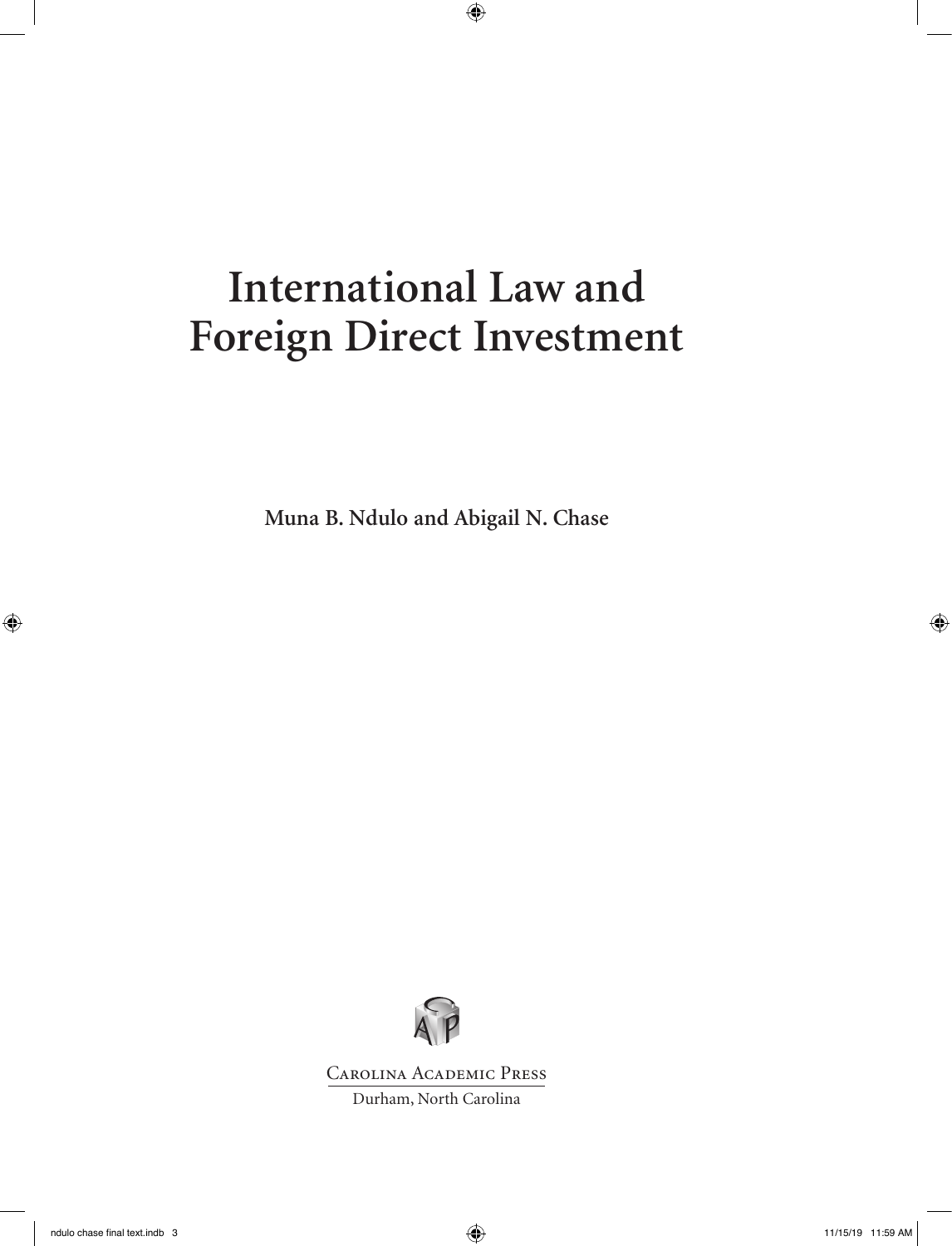Copyright © 2020 Carolina Academic Press, LLC All Rights Reserved

ISBN 978-1-5310-1523-7 eISBN 978-1-5310-1524-4 LCCN 2019949092

Carolina Academic Press 700 Kent Street Durham, NC 27701 Telephone (919) 489-7486 Fax (919) 493-5668 www.caplaw.com

Printed in the United States of America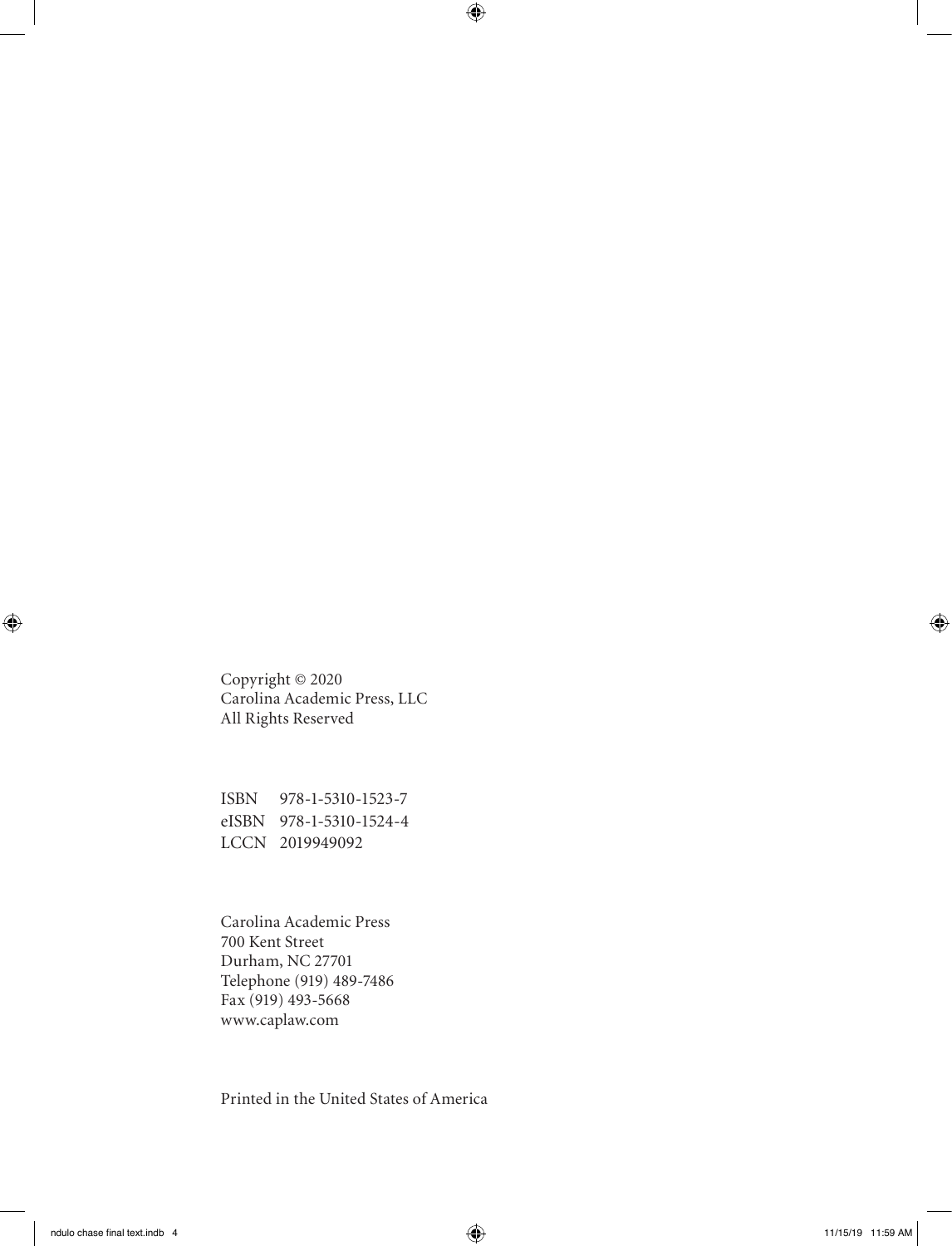*Dedicated to our parents Temba and Julia Ndulo and Howard and Gisela Chase*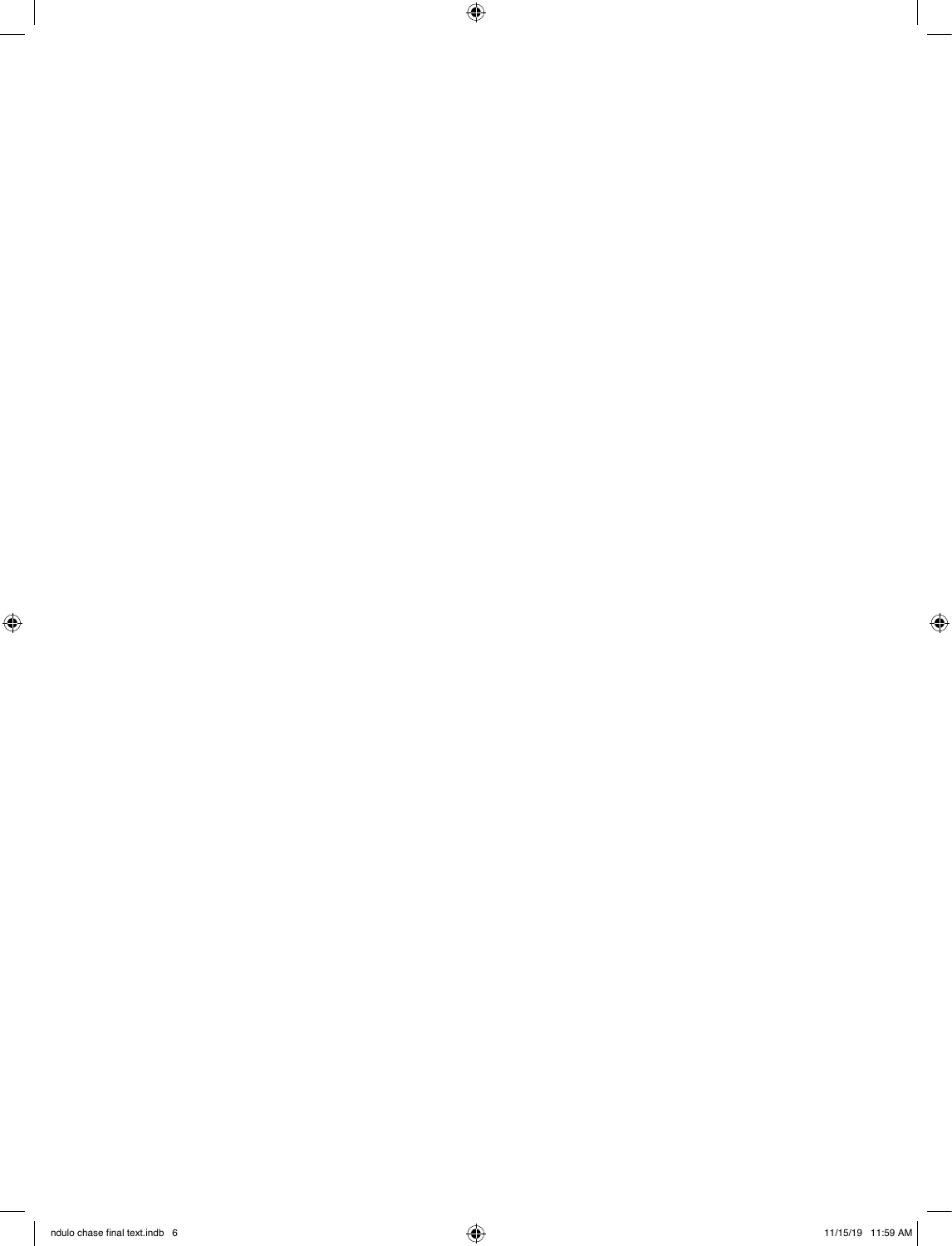# **Summary of Contents**

| Table of Cases                                                             | xix            |
|----------------------------------------------------------------------------|----------------|
| List of Documents                                                          | <b>XXV</b>     |
| Introduction                                                               | xxvii          |
| Acknowledgments                                                            | xxix           |
| List of Common Abbreviations                                               | xxxi           |
| Chapter 1 · Foreign Investment and International Law                       | $\mathfrak{Z}$ |
| A. Introduction                                                            | $\mathfrak{Z}$ |
| B. Evolution of Foreign Direct Investment Law                              | 6              |
| C. Relationship of Domestic and International Law                          | 16             |
| Chapter 2 · Attraction of Foreign Investment, Guarantees to Investors,     |                |
| <b>Investment Codes and Efforts to Regulate Foreign Investments</b>        | 19             |
| A. The Current Regulatory Framework for FDI                                | 19             |
| B. Attraction of Foreign Investment                                        | 21             |
| C. Guarantees to Investors                                                 | 23             |
| D. Investment Codes and Efforts to Regulate Foreign Investments            | 24             |
| E. International Law Related to Political Risk                             | 36             |
| Chapter 3 · Investment Insurance, Features, Concepts                       | 93             |
| A. Globalizing the Investment Insurance Approach to Development            | 94             |
| B. The World Bank Group's Multilateral Investment Guarantee                |                |
| Agency (MIGA)                                                              | 97             |
| C. Overseas Private Investment Corporation (OPIC)                          | 114            |
| D. United States International Development Finance Corporation             | 157            |
| Chapter $4 \cdot$ The Protection of Investments through Bilateral Treaties | 165            |
| A. The Legal Status of Bilateral Investment Treaties                       | 166            |
| B. The Reach of Bilateral Investment Treaties                              | 169            |
| C. Treaty Violation - Use of BITs to overcome Barcelona                    | 175            |
| D. Causation and Compensation                                              | 188            |
| E. Definition of Investment: An Example - Mr. Saba Fakes v. Turkey         | 194            |
| F. Rationale, Elements and Expanding Scope of BITs                         | 203            |
| G. Internal Investment Protection Violates EU Law:                         |                |
| The Case of the Slovakia-Netherlands Treaty                                | 219            |
| H. A Move Towards "Next Generation" Bilateral Investment Treaties          | 229            |
| I. Protection under Regional Trade and Investment Treaties                 | 234            |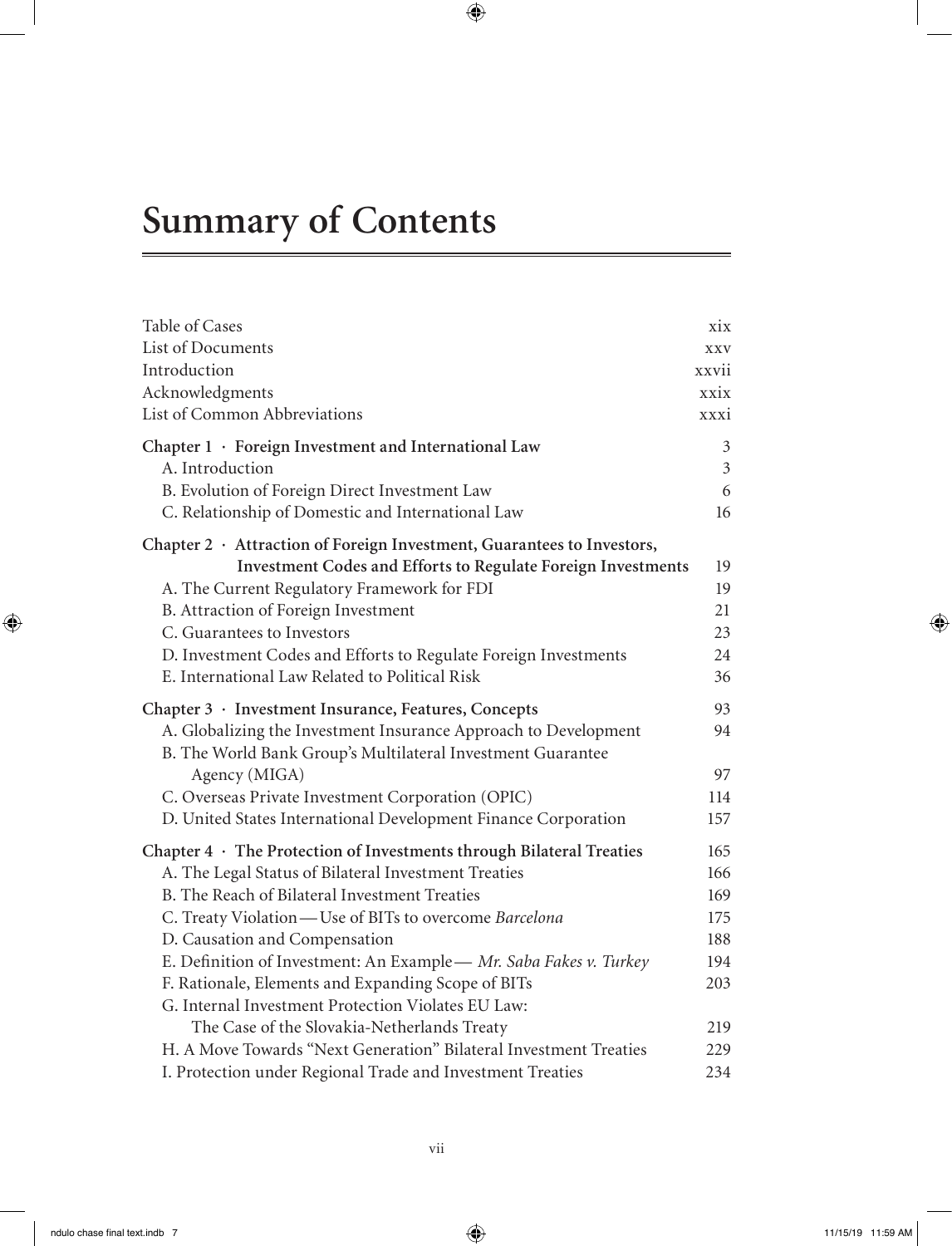| Chapter $5$ $\cdot$ Nationalization, Investment Protection and Compensation                                                        | 237 |
|------------------------------------------------------------------------------------------------------------------------------------|-----|
| A. Legality in the Context of International Law                                                                                    | 238 |
| B. History and Sources of the Law of Expropriation                                                                                 | 245 |
| C. Customary International Law and Breach of State Contracts                                                                       | 248 |
| D. Quantification of Compensation for Expropriation—Approaches                                                                     | 254 |
| E. Creeping Expropriation and NAFTA Cases                                                                                          | 276 |
| Chapter 6 · Intellectual Property Protection and Transfer of Technology                                                            |     |
| to Developing Countries                                                                                                            | 291 |
| A. General Introduction                                                                                                            | 292 |
| B. WIPO Paris Convention for the Protection of Industrial Property (1883)<br>C. Limitations of Paris Convention and Motivation for | 292 |
| the TRIPS Agreement                                                                                                                | 297 |
| D. WTO Agreement on Trade Related Aspects of Intellectual Property                                                                 |     |
| Rights (TRIPS)                                                                                                                     | 301 |
| E. Pharmaceutical Innovation in Developing Economies                                                                               | 304 |
| F. International Technology Transfer Contracts                                                                                     | 333 |
| Chapter 7 · The Process and Value of the Unification of Commercial Law                                                             |     |
| for International Trade and Investments                                                                                            | 345 |
| A. The Traditional Approach and Reliance on Conflict of Laws Rules                                                                 | 346 |
| B. Movement to Adopt Common Rules for International Contracting                                                                    | 346 |
| C. A Universal Approach: United Nations Convention on Contracts for the                                                            |     |
| International Sale of Goods (UNCITRAL Sales Convention) 1989                                                                       | 351 |
| D. United Nations Convention on the Limitation Period in                                                                           |     |
| the International Sale of Goods (UNCITRAL                                                                                          |     |
| Limitation Convention) 1990                                                                                                        | 378 |
| E. UNICTRAL addressing Legal Barriers to Trade                                                                                     | 379 |
| Chapter $8 \cdot$ International Commercial Arbitration and International                                                           |     |
| <b>Settlement of Investment Disputes</b>                                                                                           | 383 |
| A. Out of Court Dispute Settlement                                                                                                 | 384 |
| B. Arbitration in the Settlement of Investment Disputes                                                                            | 386 |
| C. Substantive Law                                                                                                                 | 389 |
| D. United Nations Convention on the Recognition and Enforcement                                                                    |     |
| of Foreign Arbitral Awards (The New York Convention) (1958)                                                                        | 391 |
| E. Direct Investor to State Dispute Settlement: International Centre for                                                           |     |
| Settlement of Investment Disputes (ICSID)                                                                                          | 418 |
| Chapter 9 · Legal Issues in Joint Ventures                                                                                         | 449 |
| A. Joint Ventures as a Vehicle for Foreign Investment                                                                              | 449 |
| B. Historical Developments in the Law of Joint Ventures                                                                            | 450 |
| C. Establishing Joint International Business Ventures                                                                              | 453 |
| D. Structuring and Negotiating International Joint Ventures                                                                        | 454 |
| E. Model Joint Venture Agreements                                                                                                  | 461 |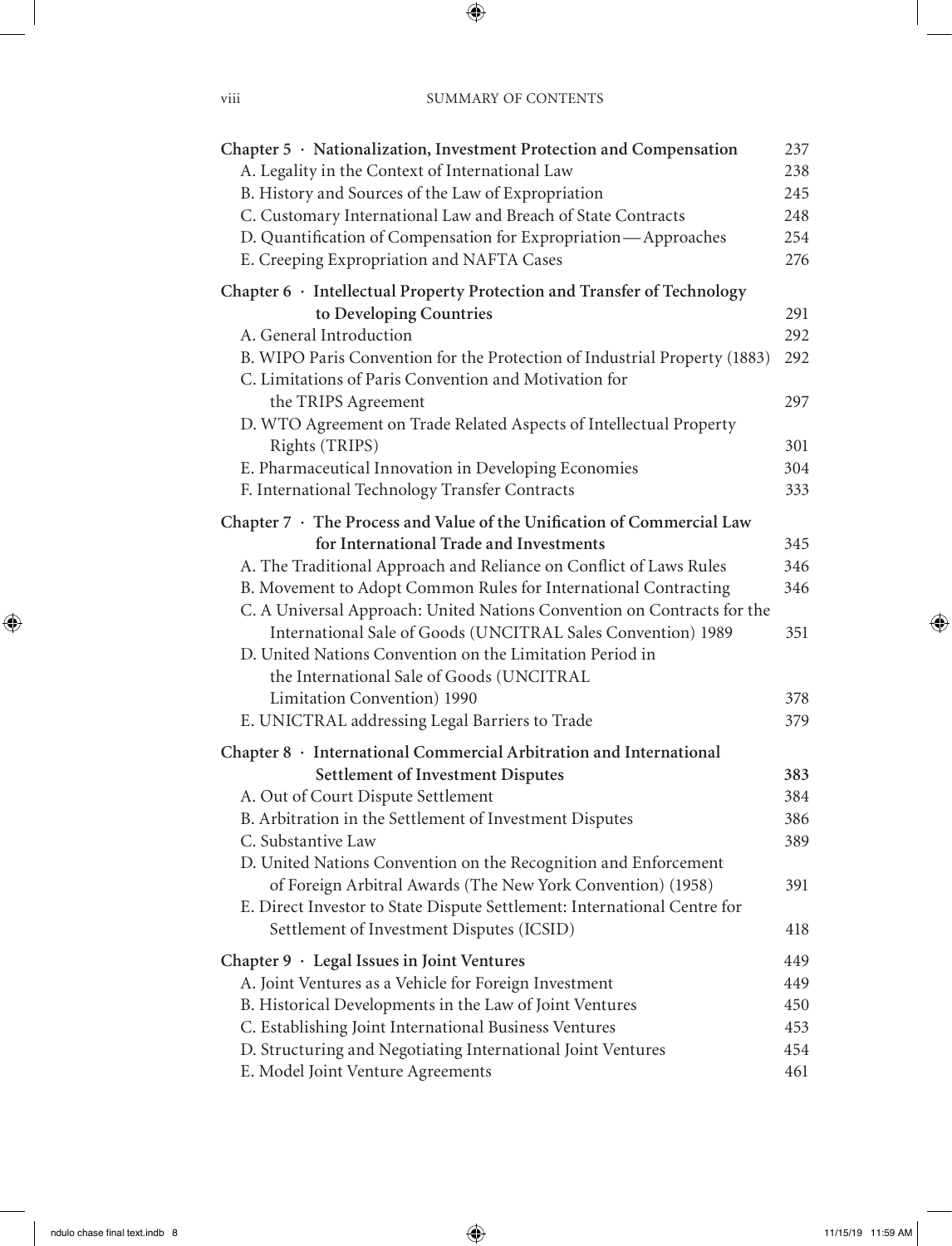| Chapter 10 · Emerging Issues in Foreign Direct Investment<br>A. Global Comprehensive Treaty on Foreign Investment<br><b>B.</b> Dispute Resolution<br>C. Recent Developments in Investment Promotion and Protection | 471<br>472<br>476<br>488 |
|--------------------------------------------------------------------------------------------------------------------------------------------------------------------------------------------------------------------|--------------------------|
| D. Investment and Development                                                                                                                                                                                      | 491                      |
| E. Traditional Knowledge and the Protection of Intellectual Property                                                                                                                                               | 498                      |
| F. Protection of Human Rights in International Investment Law                                                                                                                                                      | 504                      |
| Chapter $11 \cdot$ Project Financing                                                                                                                                                                               | 537                      |
| A. Introduction                                                                                                                                                                                                    | 537                      |
| B. Project Financing in Emerging Markets                                                                                                                                                                           | 538                      |
| C. Dispute Resolution in International Project Finance Transactions                                                                                                                                                | 546                      |
| Chapter $12 \cdot$ International Efforts Against Corruption in International                                                                                                                                       |                          |
| <b>Business Transactions</b>                                                                                                                                                                                       | 555                      |
| A. Introduction                                                                                                                                                                                                    | 555                      |
| <b>B.</b> International Framework                                                                                                                                                                                  | 570                      |
| C. Dodd-Frank Wall Street Reform and Consumer Protection Act (2010)                                                                                                                                                | 600                      |
| D. Other Actors in the Fight against Corruption                                                                                                                                                                    | 601                      |
| E. Anti-Corruption Law and Investment Disputes                                                                                                                                                                     | 605                      |
| Chapter $13 \cdot$ Documents                                                                                                                                                                                       | 607                      |
| A. New York Convention (1958)                                                                                                                                                                                      | 607                      |
| B. Convention on the Settlement of Investment Disputes Between States and                                                                                                                                          |                          |
| Nationals of Other States (1966, Amended 2006)                                                                                                                                                                     | 612                      |
| C. MIGA Convention (1988)                                                                                                                                                                                          | 629                      |
| D. TRIPS (1994)                                                                                                                                                                                                    | 656                      |
| Index                                                                                                                                                                                                              | 685                      |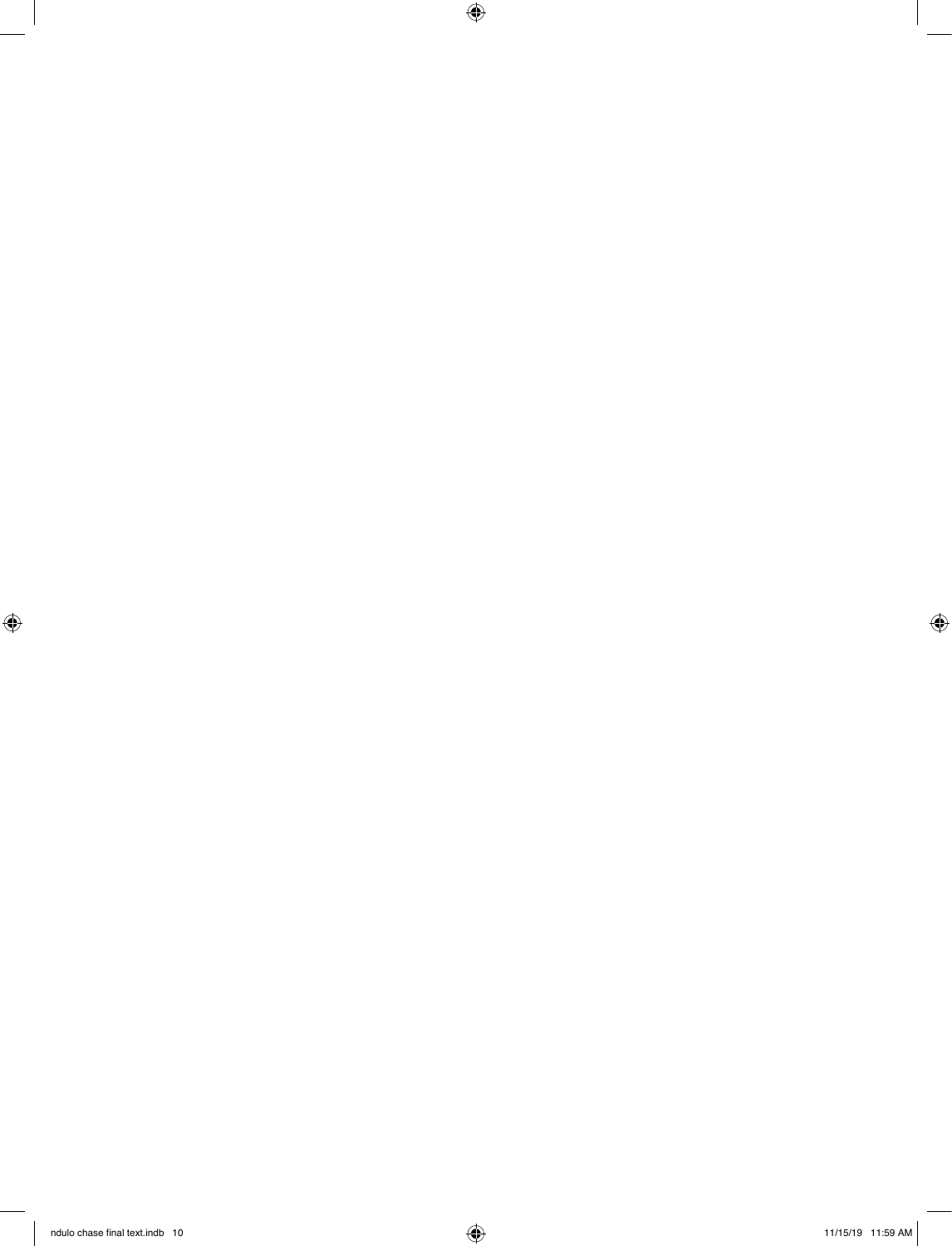## **Contents**

| Table of Cases                                                         | xix            |
|------------------------------------------------------------------------|----------------|
| List of Documents                                                      | <b>XXV</b>     |
| Introduction                                                           | xxvii          |
| Acknowledgments                                                        | xxix           |
| List of Common Abbreviations                                           | xxxi           |
| Chapter 1 · Foreign Investment and International Law                   | $\mathfrak{Z}$ |
| A. Introduction                                                        | $\mathfrak{Z}$ |
| B. Evolution of Foreign Direct Investment Law                          | 6              |
| 1. Historical Context                                                  | 6              |
| 2. State Responsibility and Minimum Standard of Treatment              | 6              |
| 3. Sources of International Investment Law                             | 9              |
| 4. Definition of Investment                                            | 11             |
| 5. Additional Reading                                                  | 11             |
| C. Relationship of Domestic and International Law                      | 16             |
| Chapter 2 · Attraction of Foreign Investment, Guarantees to Investors, |                |
| <b>Investment Codes and Efforts to Regulate Foreign Investments</b>    | 19             |
| A. The Current Regulatory Framework for FDI                            | 19             |
| B. Attraction of Foreign Investment                                    | 21             |
| 1. Investment Incentives                                               | 21             |
| C. Guarantees to Investors                                             | 23             |
| D. Investment Codes and Efforts to Regulate Foreign Investments        | 24             |
| 1. Host States' Laws on FDI                                            |                |
| 2. The World Bank Guidelines on the Treatment                          |                |
| of Foreign Direct Investment                                           | 27             |
| E. International Law Related to Political Risk                         | 36             |
| 1. The Doctrine of Restrictive Sovereign Immunity                      | 39             |
| a. Foreign Sovereign Immunities Act                                    | 40             |
| b. Exceptions to the Foreign Sovereign Immunities Act                  | 44             |
| i. The Waiver of Immunity Exception                                    | 44             |
| Weltover, Inc. v. Republic of Argentina                                | 45             |
| ii. The Commercial Activity Exception                                  | 47             |
| iii. Terrorism Exception                                               | 49             |
| iv. Other Exceptions to the FSIA                                       | 49             |
| Siderman Blake v. Republic of Argentina                                | 50             |
| 2. The Act of State Doctrine                                           | 69             |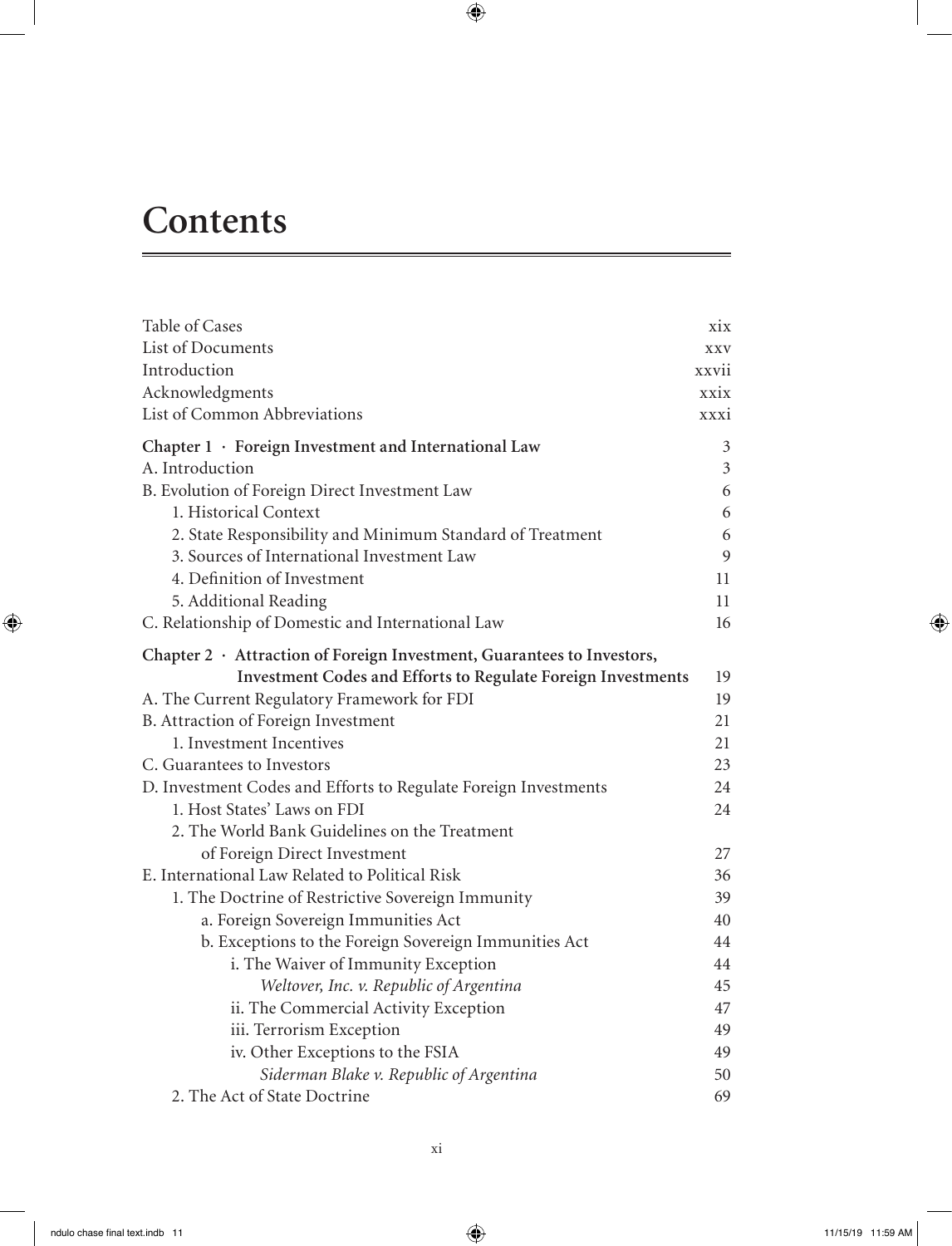| Banco Nacional de Cuba v. Sabbatino                                        | 70  |
|----------------------------------------------------------------------------|-----|
| 3. Alien Tort Statute                                                      | 74  |
| Argentine Republic v. Amerada Hess Shipping Corp.                          | 74  |
| Jesner v. Arab Bank, PLC                                                   | 77  |
| Chapter 3 · Investment Insurance, Features, Concepts                       | 93  |
| A. Globalizing the Investment Insurance Approach to Development            | 94  |
| 1. Political Risk Insurance (PRI): Institutions, Incentives                |     |
| and Development                                                            | 95  |
| B. The World Bank Group's Multilateral Investment Guarantee Agency (MIGA)  | 97  |
| 1. MIGA's Convention                                                       | 98  |
| 2. MIGA Structure and Functions                                            | 102 |
| 3. MIGA and Dispute Settlement                                             | 108 |
| 4. MIGA and Development                                                    | 112 |
| C. Overseas Private Investment Corporation (OPIC)                          | 114 |
| 1. OPIC Eligibility                                                        | 116 |
| 2. OPIC Cases - Governmental Nexus                                         | 119 |
| Webster Publishing Co.                                                     | 119 |
| Central Soya Co. Inc.                                                      | 120 |
| W.E. Belcher Lumber Co.                                                    | 121 |
| 3. OPIC Cases - Inconvertibility                                           | 121 |
| Caterpillar Fin. Servs. Corp.                                              | 121 |
| 4. OPIC Cases - Expropriation                                              | 124 |
| Northern Indiana Brass Co.                                                 | 125 |
| Fearn Foods International Incorporated                                     | 127 |
| Ponderosa Assets                                                           | 128 |
| 5. OPIC Cases - Political Violence                                         | 134 |
| Sector Resources, Ltd.                                                     | 134 |
| 6. Contract Renegotiation: The Dabhol Power Project in India               | 136 |
| Bechtel Ents. Int'l (Bermuda) Ltd.; Ben Dabhol Holdings, Ltd.;             |     |
| and Capital India Power Mauritius I, v. Overseas Private Inv. Corp.        | 136 |
| 7. OPIC and the Tucker Act (28 U.S.C. § 1491)                              | 143 |
| Optiperu, SA v. Overseas Private Inv. Corp.                                | 143 |
| Solaria Corp. v. United States                                             | 150 |
| D. United States International Development Finance Corporation             | 157 |
| Chapter $4 \cdot$ The Protection of Investments through Bilateral Treaties | 165 |
| A. The Legal Status of Bilateral Investment Treaties                       | 166 |
| B. The Reach of Bilateral Investment Treaties                              | 169 |
| Barcelona Traction, Light, and Power Co., Ltd. (Belg. v. Spain)            | 169 |
| C. Treaty Violation - Use of BITs to overcome Barcelona                    | 175 |
| Elettronica Sicula S.p.A. (ELSI) (U.S. v. It.)                             | 175 |
| Sumitomo Shoji America, Inc. v. Avagliano                                  | 185 |
| D. Causation and Compensation                                              | 188 |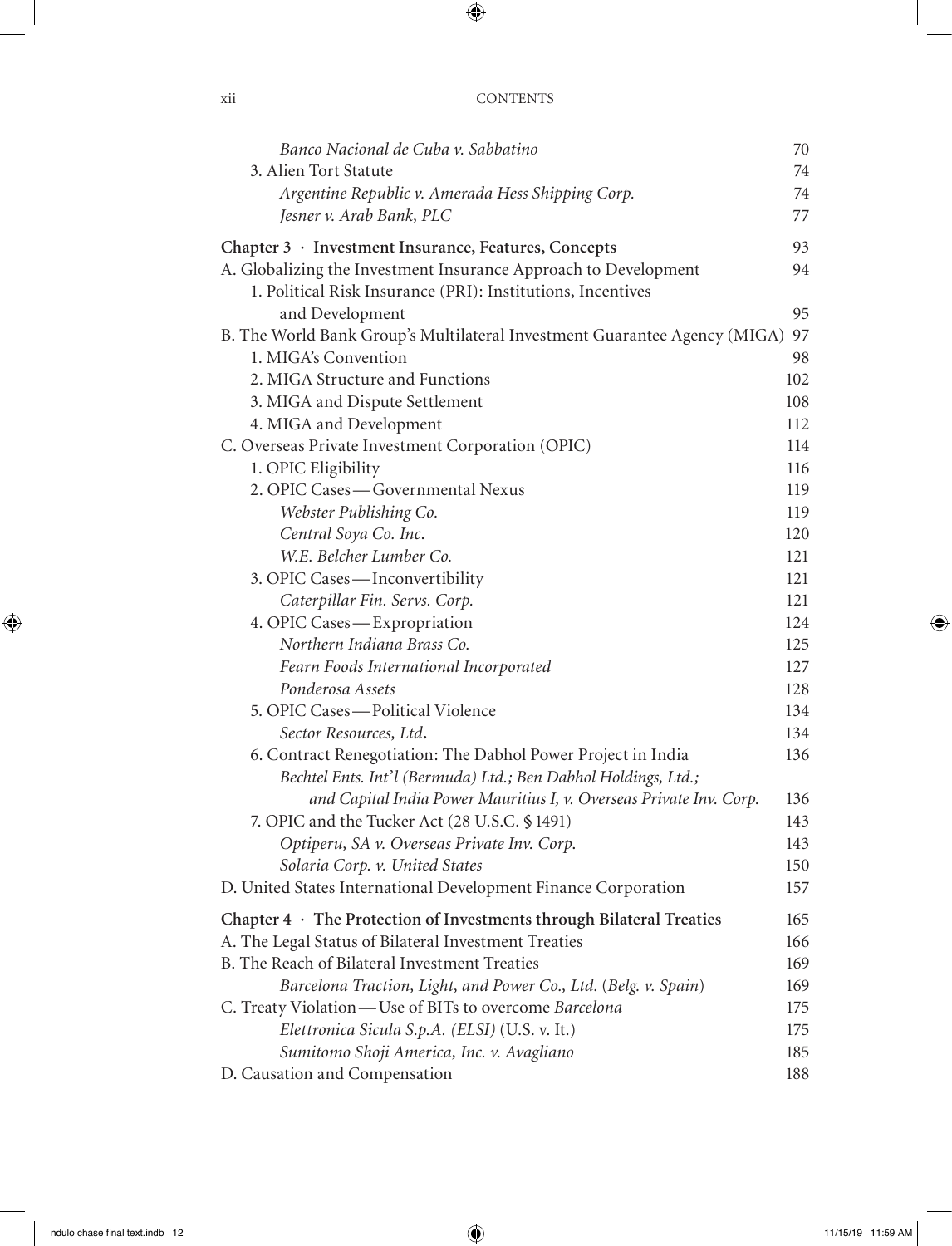| Asian Agric. Prod. Limited v. Republic of Sri Lanka                       | 188 |
|---------------------------------------------------------------------------|-----|
| E. Definition of Investment: An Example - Mr. Saba Fakes v. Turkey        | 194 |
| Mr. Saba Fakes v. Republic of Turkey                                      | 194 |
| F. Rationale, Elements and Expanding Scope of BITs                        | 203 |
| 1. The Impact of BITs on Domestic Policy Space                            | 204 |
| 2. Exhaustion of Local Remedies                                           | 205 |
| 3. Key Provisions and Areas of Discussion in the 2012 U.S. Model          |     |
| <b>Bilateral Investment Treaty</b>                                        | 207 |
| a. Comprehensive Definition of Investment                                 | 207 |
| b. National Treatment—Addressing Discrimination on the                    |     |
| Basis of Nationality of Ownership of an Investment                        | 208 |
| c. Most Favored Nation Treatment-Preventing                               |     |
| Competitive Disadvantage                                                  | 209 |
| d. Minimum Standard of Treatment—Fair and Equitable                       |     |
| <b>Treatment Provisions</b>                                               | 209 |
| Noble Venture Inc. v. Romania                                             | 210 |
| e. Expropriation and Compensation                                         | 212 |
| f. Transfers of Profits and Dividends                                     | 214 |
| g. Questions of Management                                                | 214 |
| h. Environment and Labor                                                  | 214 |
| i. Dispute Settlement                                                     | 216 |
| G. Internal Investment Protection Violates EU Law:                        |     |
| The Case of the Slovakia-Netherlands Treaty                               | 219 |
| H. A Move Towards "Next Generation" Bilateral Investment Treaties         | 229 |
| 1. Morocco-Nigeria BIT 2016                                               | 229 |
| 2. Model Text for the Indian Bilateral Investment Treaty (2015)           | 232 |
| I. Protection under Regional Trade and Investment Treaties                | 234 |
| Chapter $5 \cdot$ Nationalization, Investment Protection and Compensation | 237 |
| A. Legality in the Context of International Law                           | 238 |
| Case Concerning the Factory at Chorzów (Ger. v. Pol.)                     | 238 |
| Norwegian Shipowners' Claims (Norway v. United States)                    | 240 |
| Anglo-Iranian Oil Co. Case (United Kingdom v. Iran)                       | 244 |
| B. History and Sources of the Law of Expropriation                        | 245 |
| C. Customary International Law and Breach of State Contracts              | 248 |
| Upton Case, Mixed Claims Commission (U.S. v. Venez.)                      | 248 |
| Walter Fletcher Smith Claim (Cuba v. U.S.)                                | 250 |
| Marquerite de Joly de Sabla (U.S. v. Pan.)                                | 251 |
| D. Quantification of Compensation for Expropriation—Approaches            | 254 |
| Norwegian Shipowners' Claims (Norway v. United States)                    | 254 |
| Case Concerning the Factory at Chorzów (Ger. v. Pol.)                     | 255 |
| Gov't of the State of Kuwait v. American Independent Oil Co.              |     |
| (AMINOIL) (Kuwait v. U.S.)                                                | 258 |
| AGIP Co. S.p.A. v. People's Republic of the Congo                         | 262 |
|                                                                           |     |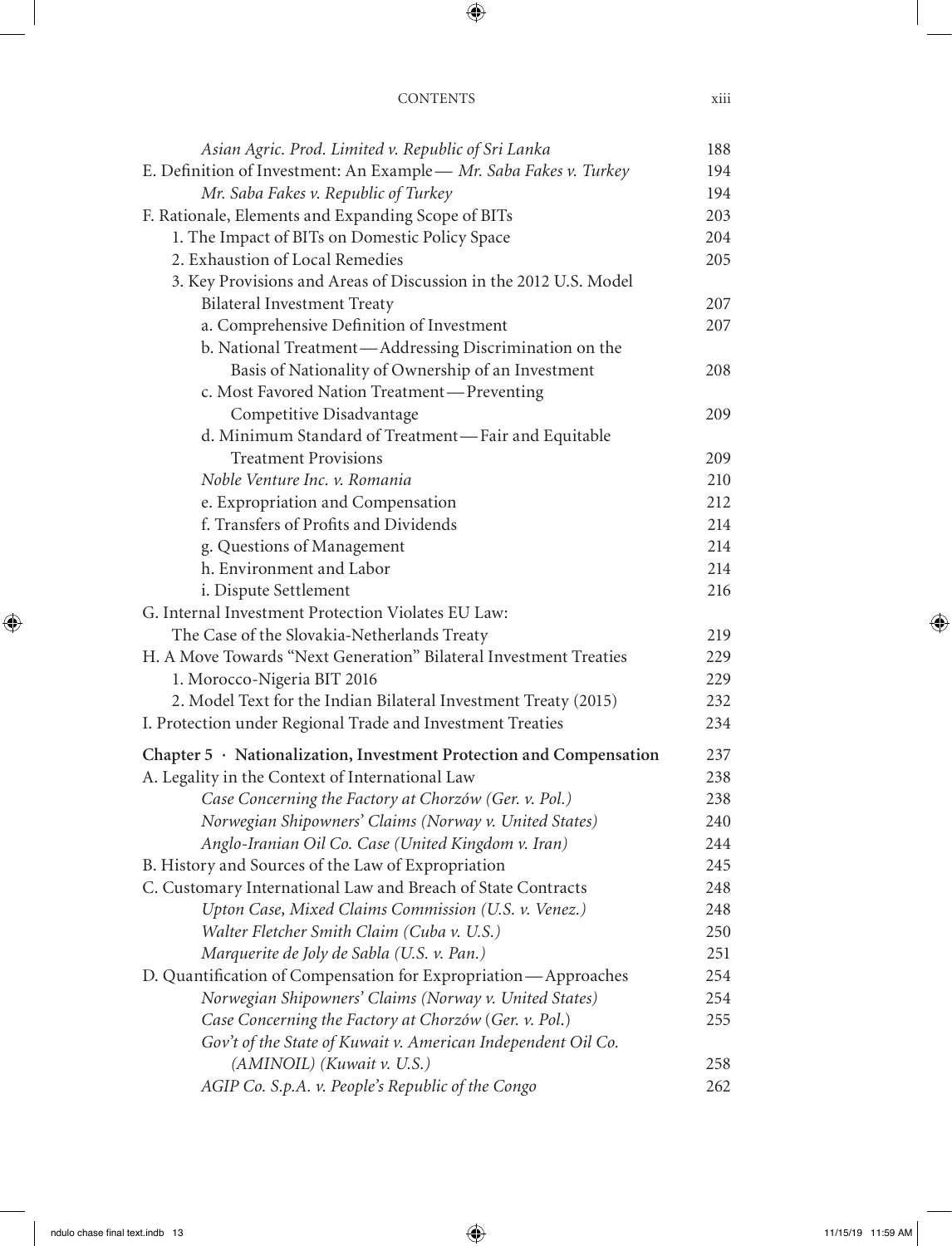| Metalclad Corp. v. United Mexican States                                  | 263 |
|---------------------------------------------------------------------------|-----|
| Noble Ventures, Inc. v. Romania (U.S. v. Rom.)                            | 270 |
| ADC Affiliate Ltd. and ADC & ADMC Mgmt. Ltd. v.                           |     |
| Republic of Hungary                                                       | 273 |
| E. Creeping Expropriation and NAFTA Cases                                 | 276 |
| 1. Business Venture Risks                                                 | 276 |
| The Oscar Chinn Case (U.K. v. Belg.)                                      | 277 |
| 2. NAFTA Cases                                                            | 280 |
| S.D. Myers, Inc. v. Gov't Canada                                          | 280 |
| Marvin Feldman v. United Mexican States                                   | 283 |
| Chapter 6 · Intellectual Property Protection and Transfer of Technology   |     |
| to Developing Countries                                                   | 291 |
| A. General Introduction                                                   | 292 |
| B. WIPO Paris Convention for the Protection of Industrial Property (1883) | 292 |
| 1. Protection Entitlement under the Paris Convention                      | 292 |
| a. Concept of Priority                                                    | 292 |
| b. National Treatment                                                     | 293 |
| 2. Compulsory Working/Licensing under Paris Convention                    | 293 |
| 3. Madrid Convention Concerning the International                         |     |
| Registration of Marks (1891)                                              | 294 |
| 4. United States Patent Reform: Leahy-Smith America Invents Act (2011)    | 295 |
| C. Limitations of Paris Convention and Motivation for                     |     |
| the TRIPS Agreement                                                       | 297 |
| 1. Diversity of Laws, Reliance on National Legislation and                |     |
| Weaknesses of the Paris Convention                                        | 297 |
| 2. Importance of an International Arrangement in the Context of Patents   | 298 |
| McDonald's Corp. v. Joburgers Drive-Inn Restaurant (Pty)                  | 298 |
| D. WTO Agreement on Trade Related Aspects of Intellectual Property        |     |
| Rights (TRIPS)                                                            | 301 |
| 1. Substantive Law Standards                                              | 301 |
| 2. Enforcement Standards                                                  | 303 |
| 3. Subject to WTO Dispute Settlement Mechanisms                           | 304 |
| E. Pharmaceutical Innovation in Developing Economies                      | 304 |
| 1. The Implications of Article 31 of TRIPS                                | 304 |
| 2. Conditions Applicable to Compulsory Working                            | 306 |
| Natco Pharma Ltd. v. Bayer Corp.                                          | 306 |
| 3. WTO Declaration on TRIPS Agreement and Public Health,                  |     |
| Adopted on 14 November 2001                                               | 312 |
| 4. The Main Proposed Solutions in Comparison                              | 314 |
| 5. Implementation of Paragraph 6 of the Doha Declaration on the           |     |
| TRIPS Agreement and Public Health - Decision of the                       |     |
| General Council of 30 August 2003                                         | 314 |
| a. Waiver with Conditions                                                 | 317 |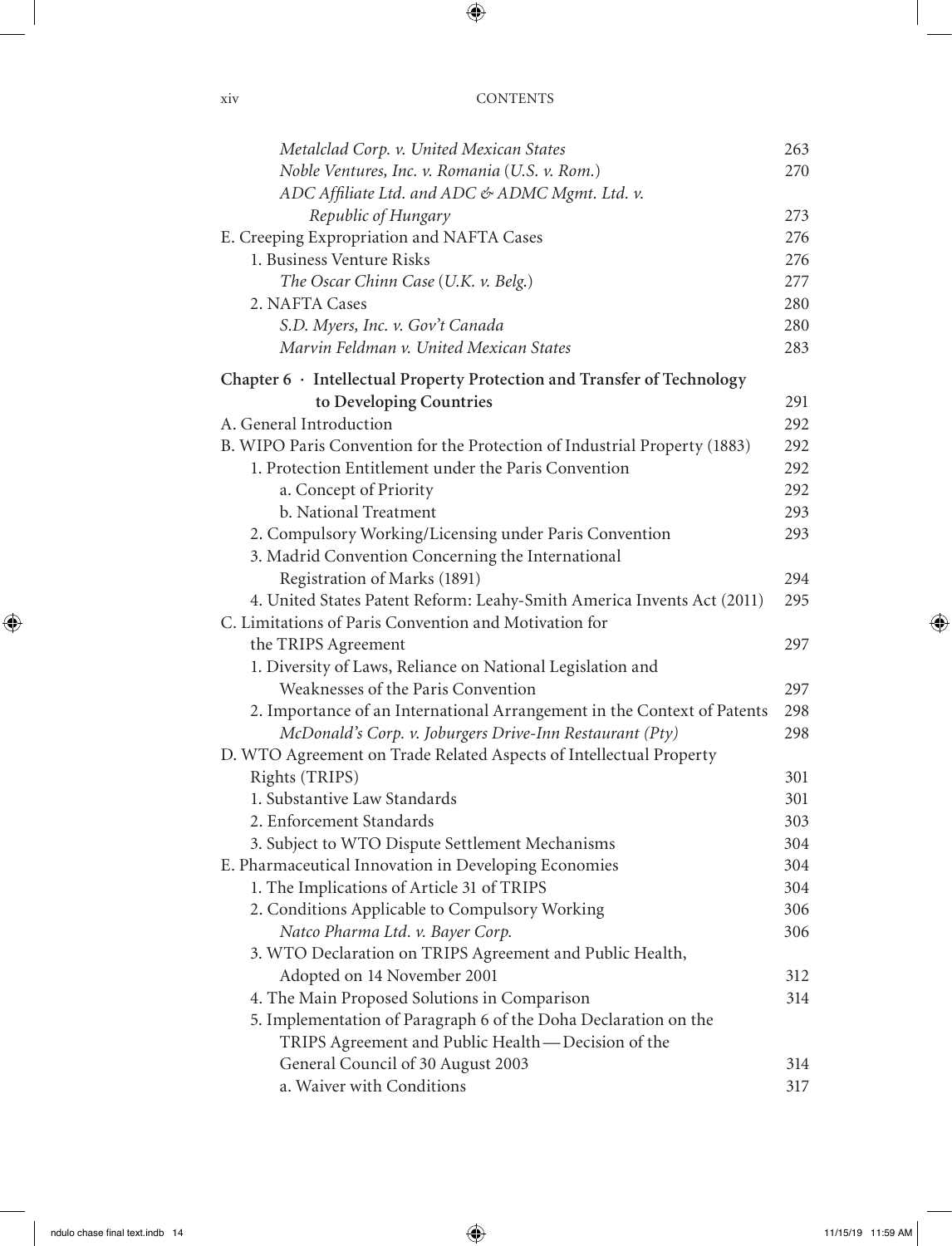## CONTENTS xv

| 6. Noncompliance with TRIPS                                                | 319 |
|----------------------------------------------------------------------------|-----|
| Novartis AG v. Union of India and Ors.                                     | 320 |
| 7. The Future of the Doha Negotiations-Recent Developments                 | 331 |
| F. International Technology Transfer Contracts                             | 333 |
| 1. Provisions and Conditions for Transferring                              | 333 |
| 2. Fostering Technology Transfer for Economic Development                  | 338 |
| Chapter 7 · The Process and Value of the Unification of Commercial Law     |     |
| for International Trade and Investments                                    | 345 |
| A. The Traditional Approach and Reliance on Conflict of Laws Rules         | 346 |
| B. Movement to Adopt Common Rules for International Contracting            | 346 |
| C. A Universal Approach: United Nations Convention on Contracts for the    |     |
| International Sale of Goods (UNCITRAL Sales Convention) (1989)             | 351 |
| 1. Main Provisions of the Convention                                       | 351 |
| a. Conditions of Applicability                                             | 351 |
| b. Scope                                                                   | 352 |
| c. Offer and Acceptance                                                    | 352 |
| d. Obligations of the Seller and of the Buyer                              | 354 |
| e. Exemptions                                                              | 355 |
| 2. Distinguishing Features of the Convention                               | 356 |
| a. Language                                                                | 356 |
| b. Parties' Agreement of Usage                                             | 356 |
| c. Writing                                                                 | 356 |
| d. Doctrine of Frustration                                                 | 357 |
| e. Preservation of Goods                                                   | 358 |
| f. Remedies for Breach of Contract by the Seller                           | 358 |
| g. Passing of Risk                                                         | 359 |
| Helen Kaminski Pty. Ltd. v. Marketing Australia Products Inc.              | 363 |
| Mitchell Aircraft Spares, Inc. v. European Aircraft Service                | 366 |
| MCC-Marble Ceramic Center, Inc. v. Ceramica                                |     |
| Nuova D'Agostino, S.P.A.                                                   | 373 |
| D. United Nations Convention on the Limitation Period in the International |     |
| Sale of Goods (UNCITRAL Limitation Convention) (1990)                      | 378 |
| E. UNICTRAL Addressing Legal Barriers to Trade                             | 379 |
| Chapter $8 \cdot$ International Commercial Arbitration and International   |     |
| <b>Settlement of Investment Disputes</b>                                   | 383 |
| A. Out of Court Dispute Settlement                                         | 384 |
| 1. Negotiation, Mediation and Conciliation                                 | 384 |
| 2. International Arbitration                                               | 385 |
| B. Arbitration in the Settlement of Investment Disputes                    | 386 |
| 1. Advantages and Disadvantages                                            | 386 |
| 2. Choice of Arbitration Rules                                             | 387 |
| 3. Arbitration Agreement                                                   | 388 |
| C. Substantive Law                                                         | 389 |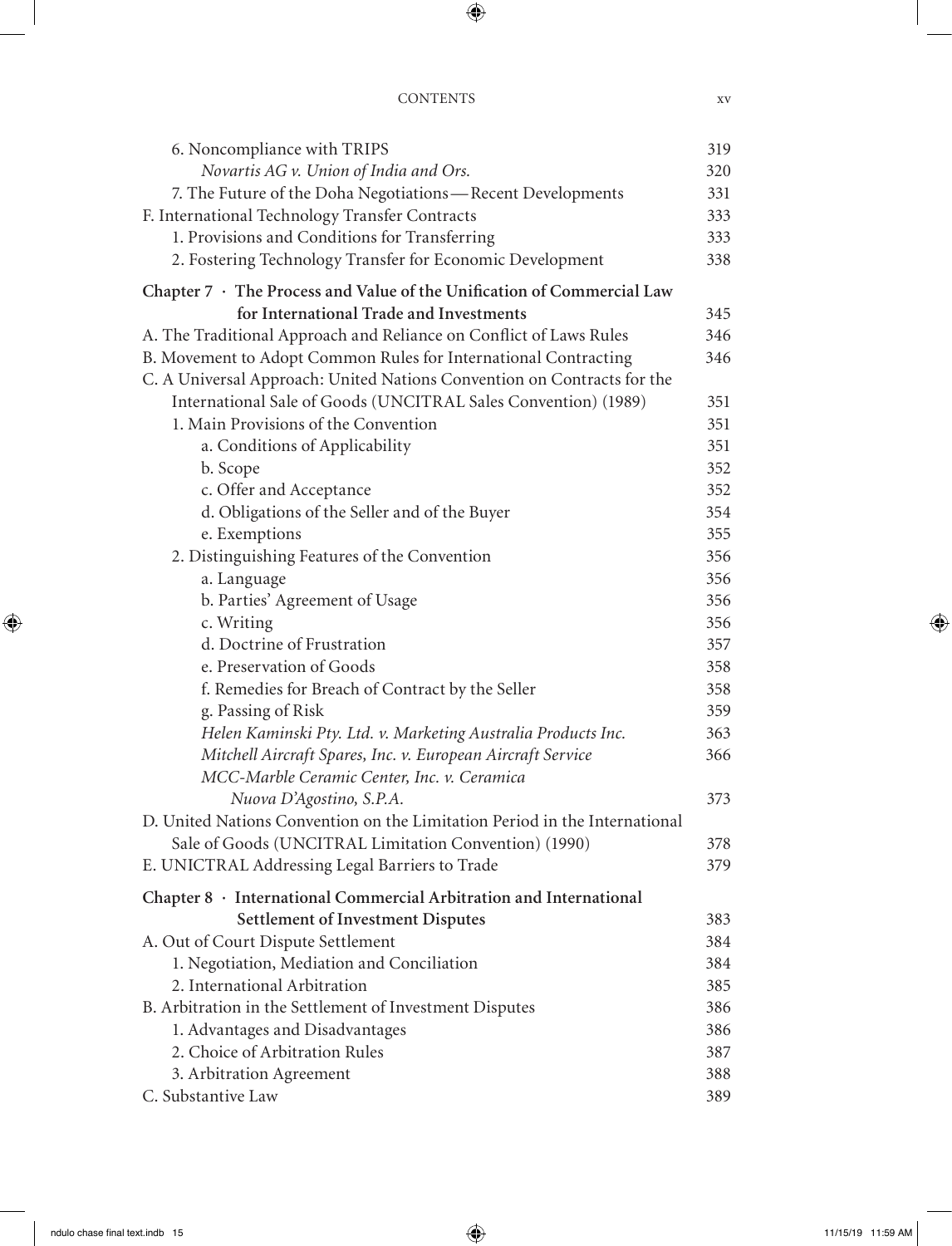| 1. Appointing Authority                                                  | 389 |
|--------------------------------------------------------------------------|-----|
| Centerra Gold Inc. and Kumtor Gold Company v. The Kyrgyz Republic        | 389 |
| Biloune and Marine Drive Complex Ltd. v. Ghana Investment                |     |
| Centre and the Gov't of Ghana                                            | 390 |
| D. United Nations Convention on the Recognition and Enforcement          |     |
| of Foreign Arbitral Awards (The New York Convention) (1958)              | 391 |
| 1. Enforcement of Awards                                                 | 392 |
| a. The United States Arbitration Act (1925)                              | 392 |
| b. Scope of the Public Policy Exception                                  | 393 |
| Mitsubishi Motors Corp. v. Soler Chrysler-Plymouth, Inc.                 | 393 |
| c. Challenges to the Legality of a Contract as a Whole                   | 397 |
| Buckeye Check Cashing, Inc. v. Cardegna                                  | 397 |
| d. Judicial Review of Arbitral Awards at the Place of Arbitration        | 399 |
| Chromalloy Aeroservices Corporation v. Arab Republic of Egypt            | 399 |
| e. Limited Defenses to Recognition and Enforcement                       |     |
| of an Arbitral Award                                                     | 402 |
| Parsons Whittemore Overseas Co. Inc. v. Societe Generale                 |     |
| De L'Industrie Du Papier (RAKTA)                                         | 402 |
| f. Challenges to an Award Where the Tribunal Was                         |     |
| Not Properly Constituted                                                 | 407 |
| Noble Resources International Pte. Ltd v. Shanghai Good Credit           |     |
| International Trade Co. Ltd                                              | 407 |
| g. Enforcement and International Public Policy                           | 410 |
| World Duty Free Country Limited (Claimant) and                           |     |
| The Republic of Kenya (Respondent)                                       | 410 |
| h. Permitting Attachments Pending Arbitration Proceedings                | 413 |
| Cooper v. Ateliers de la Motobecane S.A.                                 | 414 |
| E. Direct Investor to State Dispute Settlement: International Centre for |     |
| Settlement of Investment Disputes (ICSID)                                | 418 |
| 1. Jurisdiction of the Centre                                            | 419 |
| a. Convention on the Settlement of Investment Disputes                   |     |
| between States and Nationals of Other States                             | 419 |
| b. Twofold Consent                                                       | 420 |
| Liberian Eastern Timber Corporation v. The Government of                 |     |
| the Republic of Liberia                                                  | 423 |
| c. Establishing Jurisdiction: Foreign Control at the Time of Consent     | 424 |
| Vacuum Salt Products Limited v. Government of the Republic of Ghana      | 424 |
| d. Establishing Jurisdiction: "Investment" Requirement                   | 429 |
| Toto Construzioni Generali SpA v. Republic of Lebanon                    | 429 |
| e. Applicable Law Under ICSID                                            | 431 |
| 2. The Energy Charter Treaty (1994) and Provision for                    |     |
| Compulsory Arbitration                                                   | 433 |
| Plama Consortium Limited v. Republic of Bulgaria                         | 433 |
|                                                                          |     |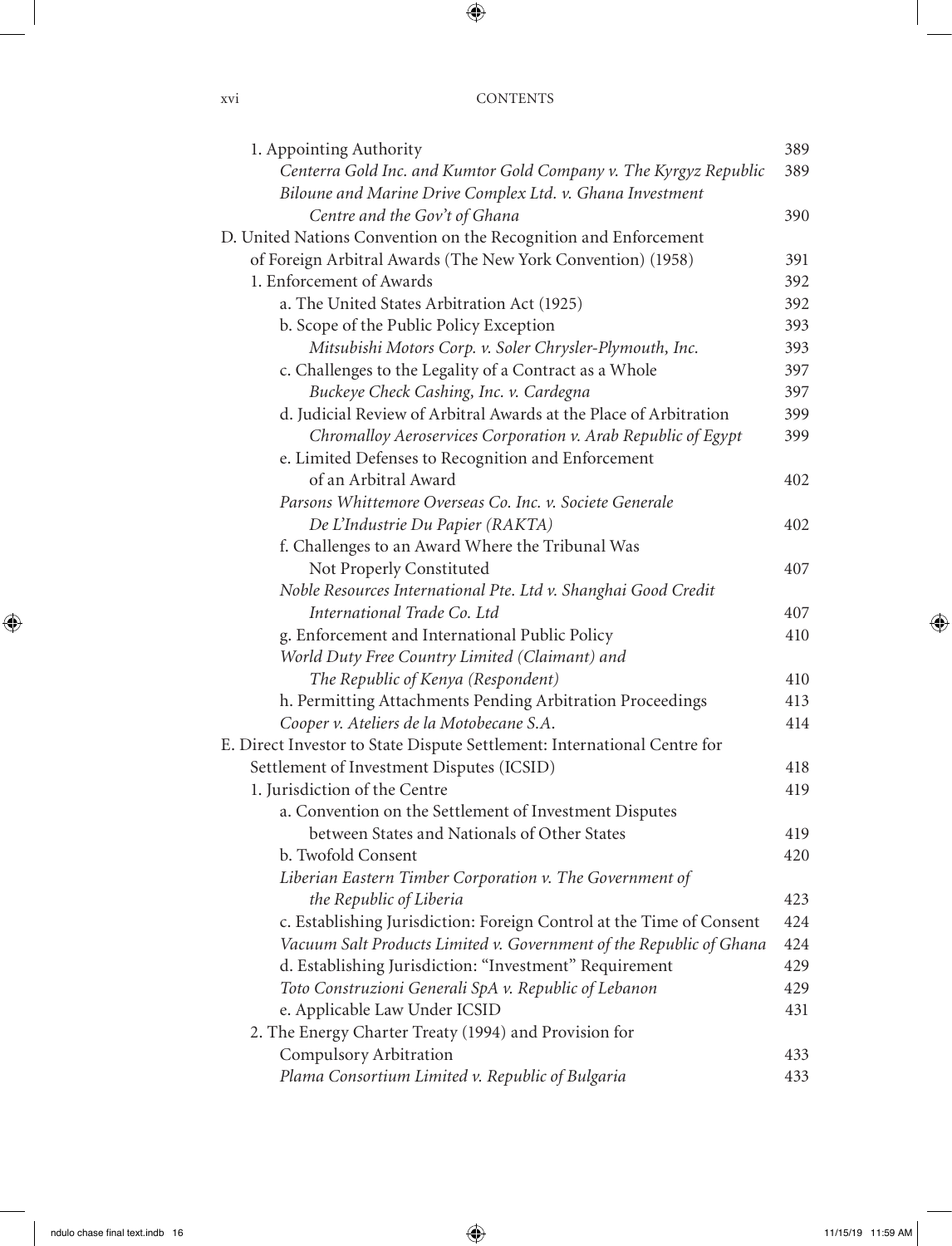| 3. ICSID Rules of Procedure for Arbitration Proceedings               |     |
|-----------------------------------------------------------------------|-----|
| (Arbitration Rules)                                                   | 437 |
| Hrvatska Elektroprivreda, d.d. v. The Republic of Slovenia            | 437 |
| 4. Enforcement Mechanism under ICSID                                  |     |
| 5. Annulment under ICSID                                              | 441 |
| Compania De Aguas Del Aconquija S.A. and Vivendi Universal            |     |
| (formerly Compagnie Générale Des Eaux) v. Argentine Republic          | 442 |
| Chapter 9 · Legal Issues in Joint Ventures                            | 449 |
| A. Joint Ventures as a Vehicle for Foreign Investment                 | 449 |
| B. Historical Developments in the Law of Joint Ventures               | 450 |
| 1. Experience of CMEA Countries                                       | 450 |
| C. Establishing Joint International Business Ventures                 | 453 |
| D. Structuring and Negotiating International Joint Ventures           | 454 |
| E. Model Joint Venture Agreements                                     | 461 |
| 1. Joint Venture Agreement between Innovative Technologies, Inc.      |     |
| of Charlottesville, Virginia, USA and the United Computer             |     |
| and Software Enterprises of Mexico                                    | 461 |
| Chapter 10 · Emerging Issues in Foreign Direct Investment             | 471 |
| A. Global Comprehensive Treaty on Foreign Investment                  | 472 |
| <b>B.</b> Dispute Resolution                                          | 476 |
| 1. UNCITRAL Rules on Transparency and Investor-State Dispute          |     |
| Settlement Reform                                                     | 476 |
| 2. Lessons Learnt from Investor-State Dispute Settlement ("ISDS")     |     |
| under the Energy Charter Treaty                                       | 482 |
| Yukos Universal Ltd. v. Russian Fed'n (Isle of Man v. Russ.)          | 482 |
| 3. Establishment of a European Union (EU) Permanent Multilateral      |     |
| <b>Investment Court System</b>                                        | 484 |
| 4. Modifying the ICSID Convention under the Law of Treaties           | 487 |
| C. Recent Developments in Investment Promotion and Protection         | 488 |
| 1. The Trans-Pacific Partnership ("TPP") Investment Provisions        |     |
| (U.S. abandoned 2018)                                                 | 488 |
| 2. Resolving Investment Disputes after Brexit                         | 489 |
| 3. NAFTA Renegotiations and Investment Protection                     | 490 |
| D. Investment and Development                                         | 491 |
| 1. Encouraging Foreign Investment to Developing Countries             | 491 |
| 2. Role of the International Community in the Promotion of Investment | 492 |
| 3. Chinese Investments in Africa: Impact on Economic Development      | 494 |
| a. Case Study: Chinese Investment in the Zambian Economy              | 496 |
| b. One Belt One Road Initiative                                       | 498 |
| E. Traditional Knowledge and the Protection of Intellectual Property  | 498 |
| 1. The World Intellectual Property Organization Draft Convention      |     |
| to Protect Traditional Knowledge                                      | 500 |
| 2. Additional Reading                                                 | 504 |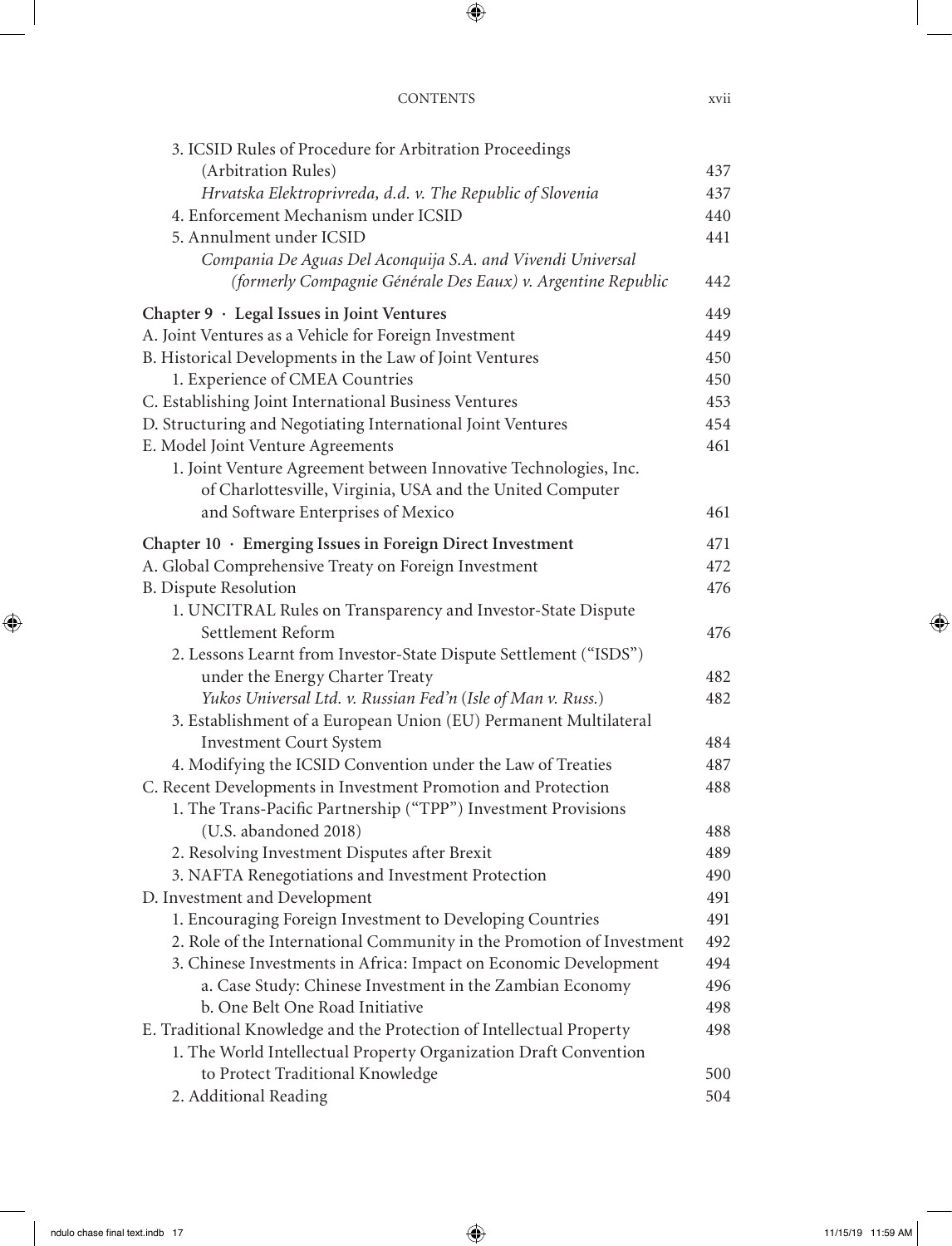| F. Protection of Human Rights in International Investment Law             | 504 |
|---------------------------------------------------------------------------|-----|
| 1. Towards a New Treaty on Business and Human Rights                      | 506 |
| 2. The Role of Human Rights in Investment Arbitration                     | 513 |
| Urbaser S.A. v. Argentine Republic                                        | 513 |
| Copper Mesa Mining Corp. v. Republic of Ecuador (Can. v. Ecuador)         | 520 |
| Chapter 11 · Project Financing                                            | 537 |
| A. Introduction                                                           | 537 |
| 1. Allocation of Risk                                                     | 537 |
| 2. Types of Financing                                                     | 537 |
| B. Project Financing in Emerging Markets                                  | 538 |
| 1. Build Operate Transfer (BOT)                                           | 538 |
| 2. Benefits and Disadvantages for Host Country                            | 543 |
| 3. Criteria for a Successful BOT Project                                  | 544 |
| C. Dispute Resolution in International Project Finance Transactions       | 546 |
| Chapter 12 · International Efforts Against Corruption in International    |     |
| <b>Business Transactions</b>                                              | 555 |
| A. Introduction                                                           | 555 |
| 1. Foreign Corrupt Practices Act                                          | 556 |
| United States v. Kozeny                                                   | 557 |
| United States v. Hoskins                                                  | 561 |
| <b>B.</b> International Framework                                         | 570 |
| 1. OECD Convention on Combating Bribery of Foreign Public Officials in    |     |
| International Business Transactions (1997)                                | 570 |
| 2. Inter-American Convention Against Corruption (1996)                    | 570 |
| 3. United Nations Convention Against Corruption (2004)                    | 570 |
| 4. Implementing the United Nations Convention on Corruption: Recom-       |     |
| mended Legal Framework                                                    | 573 |
| C. Dodd-Frank Wall Street Reform and Consumer Protection Act (2010)       | 600 |
| D. Other Actors in the Fight against Corruption                           | 601 |
| E. Anti-Corruption Law and Investment Disputes                            | 605 |
| Chapter $13 \cdot$ Documents                                              | 607 |
| A. New York Convention (1958)                                             | 607 |
| B. Convention on the Settlement of Investment Disputes Between States and |     |
| Nationals of Other States (1966, Amended 2006)                            | 612 |
| C. MIGA Convention (1988)                                                 | 629 |
| D. TRIPS (1994)                                                           | 656 |
| Index                                                                     | 685 |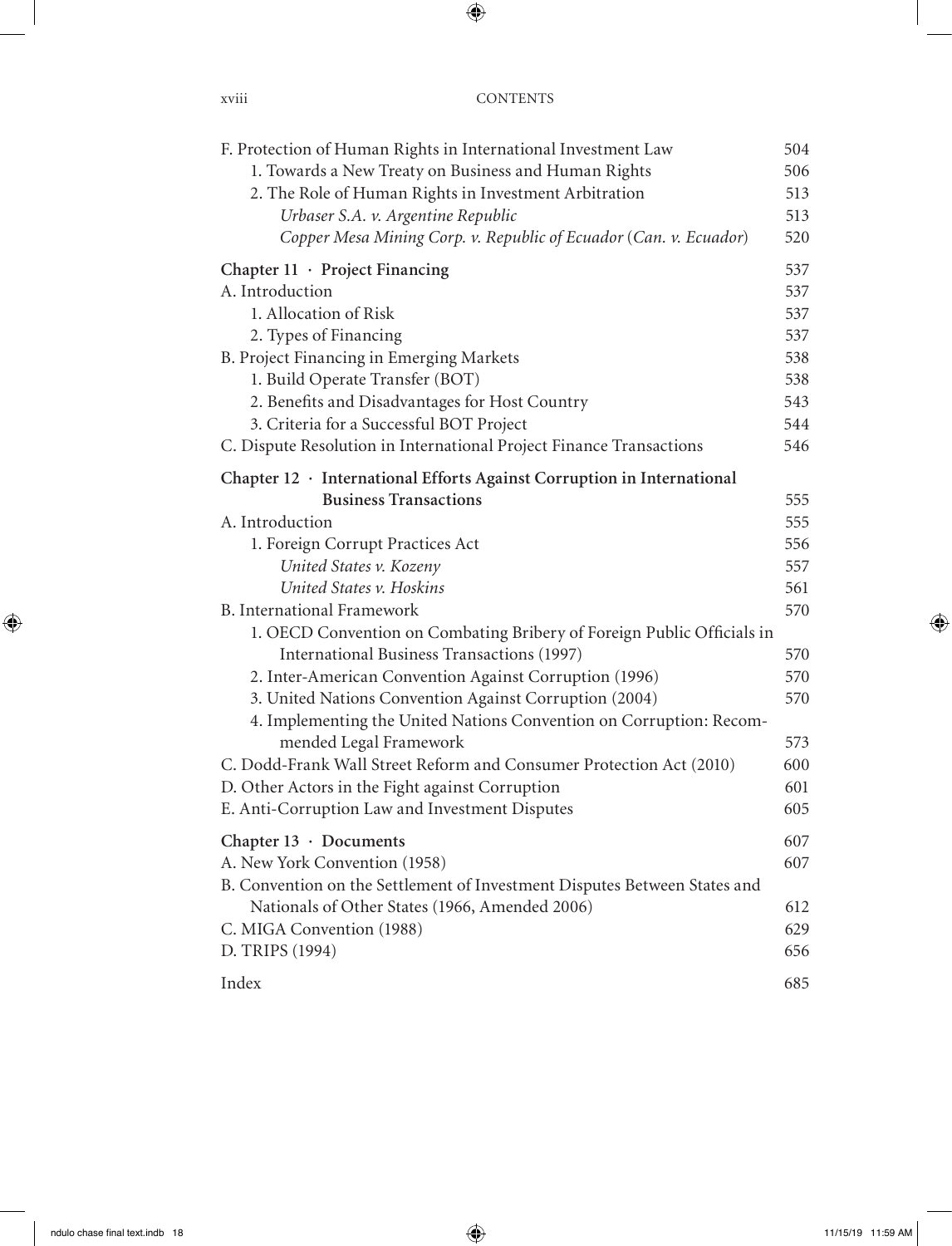Principal cases are in bold type. Cases cited or discussed in text are in roman type.

- **ADC Affiliate Ltd. and ADC & ADMC Mgmt. Ltd. v. Republic of Hungary, ICSID Case No. ARB/03/16, Award (Oct. 2, 2006), 273**
- **AGIP Co. S.p.A. v. People's Republic of the Congo, ICSID Case No. ARB/77/1, Award (Nov. 30, 1979), 21 I.L.M. 726 (1982), 262,** 431
- Aguas del Tunari, SA v. Republic of Bolivia, ICSID Case No. ARB/02/3, (2002– 2005), 475
- A-Harbi v. Citibank, N.A., 85 F.3d 680 (D.C.Cir. 1996), 400
- Allied Bank Int'l v. Banco Credito Agricola de Cartago, 757 F.2d 516 (2d Cir. 1985), 47 Allied-Bruce Terminix Cos. v. Dobson, 513 U.S. 265 (1995), 399
- Amco Asia et al. v. Indonesia, ICSID Case No. ARB/81/1, Decision on Jurisdiction (Sept. 25, 1983), 422, 423, 427
- American Mfg. & Trading, Inc. v. Republic of Zaire, ISCID Case No. ARB/93/1, Award (Feb. 21, 1997), 5 ICSID Rep. 11., 211
- American Reserve Ins. Co. v. China Ins. Co., 297 N.Y. 322 (1948), 415
- American Safety Equip. Corp. v. J.P. Maguire & Co., 391 F.2d 821 (2d Cir. 1968), 395
- **Anglo-Iranian Oil Co. Case (United Kingdom v. Iran), Preliminary Objection, 1952 I.C.J. Rep. 93 (July 22, 1952), 244**
- Antoine Goetz et consorts v. Republique du Burundi, ICSID Case No. /ARB/95/03, Award (Feb. 10, 1999), 517
- **Argentine Republic v. Amerada Hess Shipping Corp., 488 U.S. 428 (1989)**, 44, 52, 60, 64, **74**
- **Asian Agric. Products, Ltd. (AAPL) v. Republic of Sri Lanka, ICSID Case No. ARB/87/3, Award (Jun. 27, 1990), 4 ICSID Rep. 246 (1991), 188**, 211
- Asylum Case (Colom. v. Peru), Judgment, 1950 I.C.J. Rep. 266 (Nov. 20), 184
- **Avagliano v. Sumitomo Shoji America, Inc., 638 F.2d 552 (2nd Cir. 1982), 185**
- **Banco Nacional de Cuba v. Sabbatino, 376 U.S. 398 (1964)**, 69, **70**, 74
- **Barcelona Traction, Light, and Power Co., Ltd. (Belg. v. Spain), 1970 I.C.J. Rep. 3 (Feb. 5),** 6, **7**, 39, **169,** 203, 208
- BP Chemicals, Ltd. v. Jiangsu Sopo Corp., Ltd., 285 F.3d 667 (8th Cir. 2002), 48
- **Bechtel Ents. Int'l (Bermuda) Ltd.; Ben Dabhol Holdings, Ltd.; and Capital India Power Mauritius I, v. Overseas Private Inv. Corp., AAA Case No. 50 T195 00509 02 (Sept. 25, 2003), 136**
- **BG Group PLC v. Republic of Argentina, No. 12-138, 572 U.S. 25 (March 5, 2014), 205**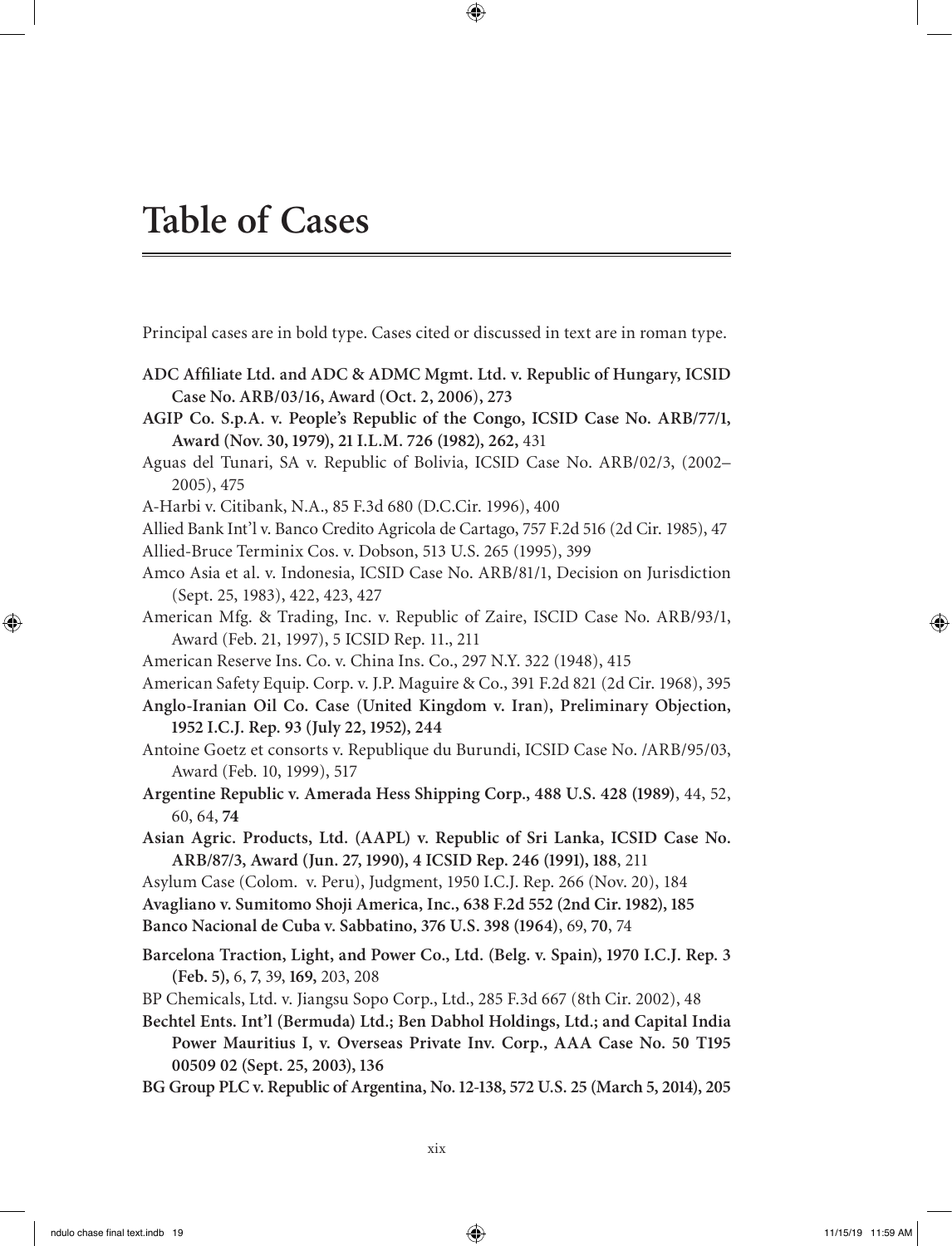Biloune, et al. v. Ghana Inv. Centre, et al., 95 I.L.R. 183 (1993), 267

- **Biloune and Marine Drive Complex Ltd. v. Ghana Investment Centre and the Gov't of Ghana, UNCITRAL, Award on Jurisdiction and Liability (Oct. 27, 1989), 95 ILR 18429., 390**, 515
- Biwater Gauff Ltd. v. United Republic of Tanzania, ICSID No.ARB/05/22, Award (July 24, 2008), 430
- Brazilian Loans (Fr. v. Braz.), 1929 P.C.I.J. (ser. A) Nos. 20/21(July 12), 178

**Buckeye Check Cashing, Inc. v. Cardegna, 546 U.S. 440 (2006), 397** 

Butters v. Vance Int'l, Inc., 225 F.3d 462 (4th Cir. 2000), 48

Carolina Power & Light Co. v. Uranex, 451 F. Supp. 1044 (N.D. Cal. 1977), 415, 418

**Case Concerning the Factory at Chorz***ó***w (Ger. v. Pol.), Claim for Indemnity: Jurisdictional, 1927 P.C.I.J. (ser. A) No. 8 (July 26), 238**

**Case Concerning the Factory at Chorz***ó***w (Ger. v. Pol.), Judgment, Claim for Indemnity, Merits, 1928 P.C.I.J. (ser. A) No. 13 (Sept. 13), 255,** 274

Caterpillar Fin. Servs. Corp., Memorandum of Determinations, (Venezuela Aug. 21, 2006), 121

Centerra Gold Inc. and Kumtor Gold Co. (KGC) v. The Kyrgyz Republic (Can. v. Kyrgyz Republic), UNCITRAL, Case No. 2007-01/AA278 (Perm. Ct. Arb. 2007), 389

Central Soya Co., Inc., Contract Nos. 5125 and 5129, Action Memorandum (AID Sept. 21, 1967), 120

- Chromalloy Aeroservices Corp. v. Arab Republic of Egypt, 939 F.Supp. 907 (D.DC. 1996), 399
- Chuidian v. Philippine Nat'l Bank, 912 F.2d 1095 (9th Cir. 1990), 49, 57

**Compania De Aguas Del Aconquija S.A. and Vivendi Universal (formerly Compangnie Générale Des Eaux) v. Argentine Republic, ICSID Case No. ARB/97/3, Decision on Annulment (July 3, 2002), 442** 

**Cooper v. Ateliers de la Motobecane S.A, 57 N.Y.2d 408 (1982), 414**

**Copper Mesa Mining Corp. v. Republic of Ecuador (Can. v. Ecuador), UNCIT-RAL, PCA No. 2012-2 (Perm. Ct. Arb 2016)**, 513, **520** 

Dean Witter Reynolds, Inc. v. Byrd, 470 U.S. 213 (1985), 395 Doctor's Assocs, Inc. v. Casarotto, 517 U.S. 681 (1996), 399 Dole Food Co. v. Patrickson, 538 U.S. 468 (2003), 40

**Elettronica Sicula S.p.A.(ELSI) (U.S. v. It.), 1989 I.C.J. Rep 15 (July 20), 175** Empresa Cubana Exportadora, Inc. v. Lamborn & Co., 652 F.2d 231 (2d Cir. 1981), 73 Enron Corporation and Ponderosa Assets, LP v. Argentine Republic, ICSID Case No ARB/01/3, Decision on Jurisdiction of 14 January 2004, 606

**Fearn Foods Int'l Inc., Contract Nos. 5969 and 6159 (Somalia Nov. 1973), 127**  Fedex v. Venezuela, ICSID Case No. ARB/96/3, I.L.M 1378. (1998), 203 Filártiga v. Peña-Irala, 630 F.2d 876, (2d Cir. 1980), 61, 81, 519 First National City Bank v. Banco Nacional de Cuba, 406 U.S. 759 (1972), 74 First Options of Chicago, Inc. v. Kaplan, 514 U.S. 938, 115 S.Ct. 1920 (1995), 400 Foley Bros. Inc., v. Filardo, 336 U.S. 281 (1949), 76 Frolova v. Union of Soviet Socialist Republics, 761 F. 2d 370 (7th Cir. 1985), 67, 424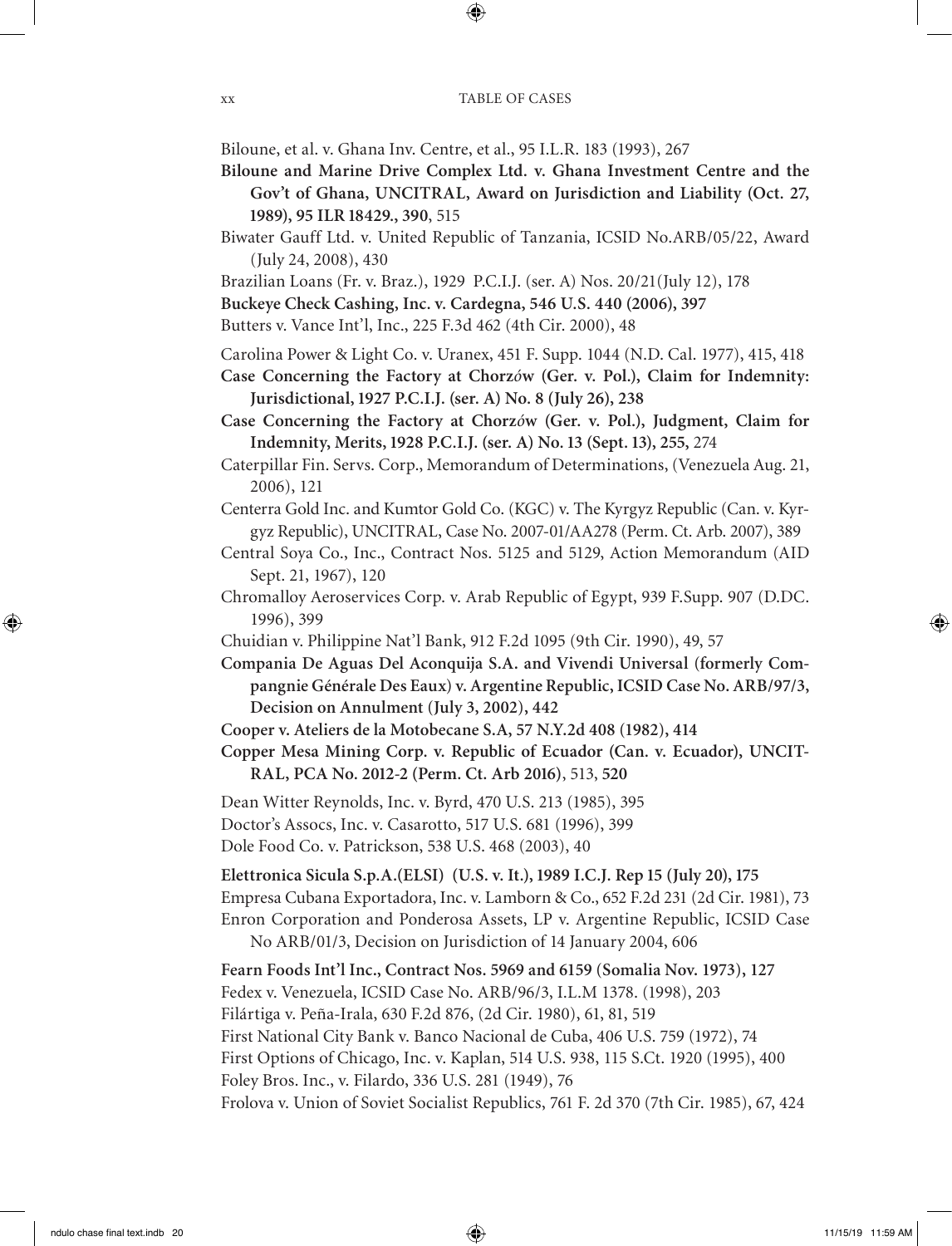- Gebardi v. United States, 287 U.S. 112 (1932), 565
- German Interests in Polish Upper Silesia (Ger. v. Pol.), Judgment, 1926 P.C.I.J. (ser. A), No. 7 (May 25), 132
- **Gov't of the State of Kuwait v. American Independent Oil Co. (AMINOIL) (Kuwait v. U.S.), 21 I.L.M. 976 (1982), 258**

Green Tree Fin. Corp. v. Bazzle, 539 U.S. 444 (2003), 399

- **Helen Kaminski v. Marketing Australia Products [21] July 1993 U.S. District Court, 363**
- Holiday Inn S.A. v. Morocco, ICSID Case No. ARB/72/1 (1972–1974), 421
- **Hrvatska Elektroprivreda, d.d. v. Republic of Slovenia, ICSID Case No. ARB/05/24, Order (May 6, 2008), 437**
- Hunt v. Coastal State Gas Producing Co., 583 S.W.2d 322 (Tex. 1979), 73
- Iberdrola, S.A. and Iberdrola Energia. S.A.U. v. Bolivia (PCA Case No. 2015-05), 482
- **In S.D. Myers, Inc. v. Gov't Canada, UNCITRAL (NAFTA), Partial Award (Merits) (Nov. 13, 2000)**, 275, **280**
- Interhandel (Switz. v. U.S.), Judgment, 1959 I.C.J. Rep. 6 (March 21), 177
- International Ins. Co. v. Caja Nacional de Ahorro y Seguro, 293 F. 3d 392 (7th Cir. 2002), 50
- Jahangir Mohtadi, et al. v. Iran, Iran Award 573-271-3, Case No. 271 (Dec. 2, 1996), 131 Jam v. Int'l Fin. Corp., 860 F.3d 703 (Feb. 27, 2019), 48
- **Jesner et al v. Arab Bank, PLC., (Jesner, 584 U.S.), 77**
- Joy Mining v. Egypt, ICSID Case No. ARB/03/11, Award on Jurisdiction (August 6, 2004), 199
- Kalamazoo Spice Extraction Co. v. Provisional Military Gov't of Socialist Ethiopia, 729 F.2d 422 (6th Cir. 1984), 73
- Keely v. Price, 103 Cal. Rptr. 531 (Cal.App. 1972), 456
- Keller v. Cent. Bank of Nigeria, 277 F. 3d 811 (6th Cir. 2002), 49
- Klockner v. Cameroon, ICSID Case No. ARB/81/, Decision on Jurisdiction (Oct. 21, 1983), 423
- Kulukundis Shipping Co. v. Amtorg Trading Corp., 126 F.2d 978 (2d Cir. 1942), 396
- Laker Airways Ltd. v. Sabena, Belgian World Airlines, 731 F.2d 909 (D.C.Cir. 1984), 401
- Lao Holding NV v. Lao People's Democratic Republic, ICSID Case No. ARB(AF)/12/6, 208
- Letelier v. Republic of Chile, 748 F.2d 790 (2d Cir. 1984), cert. denied, 471 U.S. 1125 (1985), 46
- Liberian Eastern Timber Corp. (LETCO) et al. v. Liberia, ICSID Case No. ARB/83/2, Award (Mar. 31, 1986), 427
- **Liberian Eastern Timber Corp. (LETCO) v. Gov't of Republic of Liberia, 650 F.Supp. 73 (S.D.N.Y. 1986),** 67, **423**
- Libyan Am. Oil Co. v. Libyan Arab Republic, 20 I.L.M. 1 (Int'l. Ct. Justice 1977), 132 Lyon v. Agusta S.p.A, 252 F.3d. 1078 (9th Cir. 2001), 48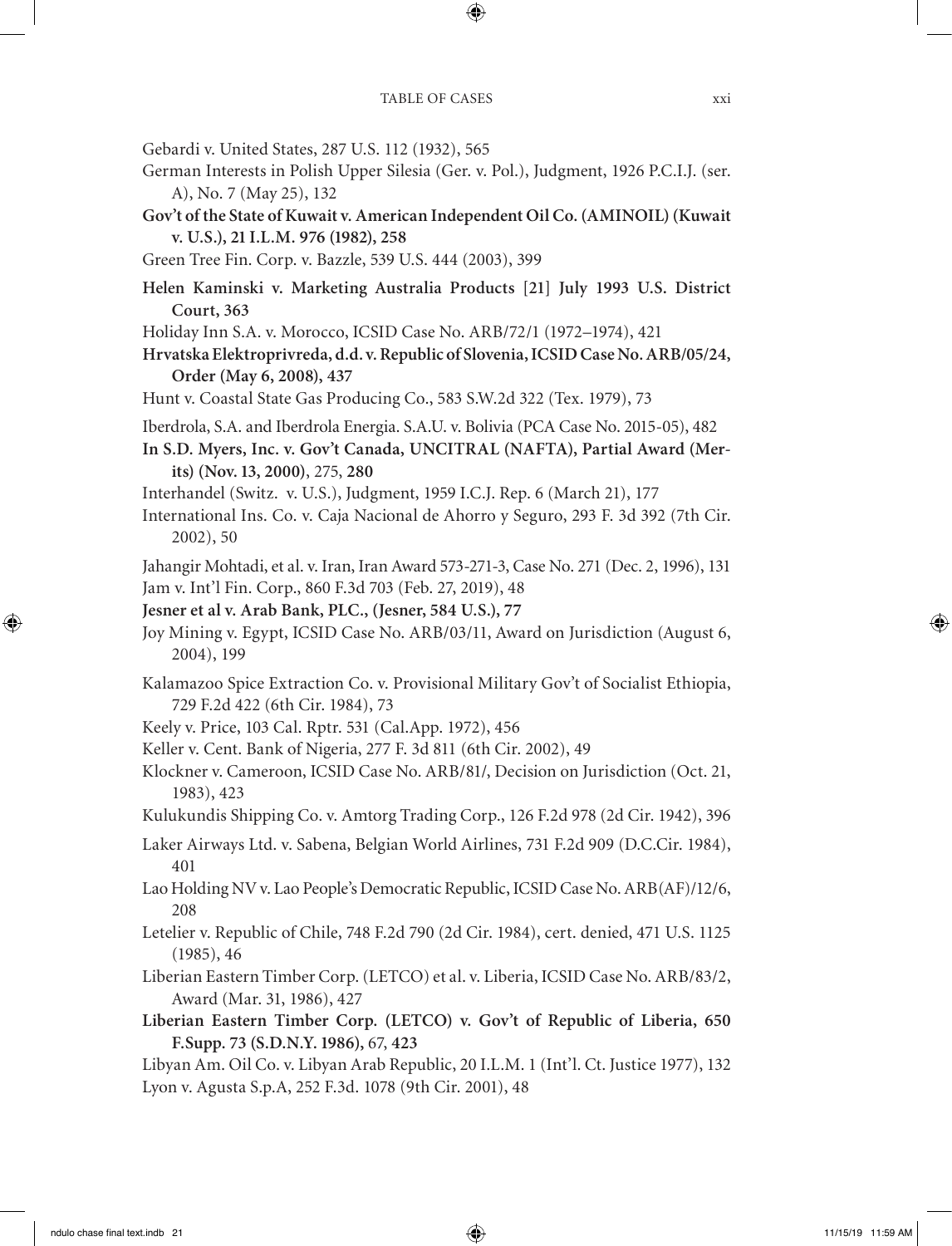- MadStad Eng'g, Inc. v. U.S. Patent & Trademark Office (USPTO), 756 F.3d 1366 (Fed. Cir. 2014), 295
- Maritime Int'l Nominees Establishment (MINE) v. Republic of Guinea, ICSID Case No. ARB/84/4, Decision of Annulment (Dec. 22, 1989), 4 ICSID Rep. 79 (1997), 67
- **Marquerite de Joly de Sabla (U.S. v. Pan.), 6 R.I.A.A 358 (1933), 251**
- **Marvin Feldman v. United Mexican States, ICSID Case No. ARB(AF)/99/1, Award (Dec. 3, 2002), 5 ICSID Rep. 212 (2002), 283**
- Maximov v. United States, 373 U.S. 49, 83 S. Ct. 1054 (1963), 187
- **MCC-Marble Ceramic Center, Inc. v. Ceramica Nuova D'Agostino, S.P.A., 144 F.3d 1384 (1998), cert. denied, 526 U.S. 1087 (1999),** 369, **373**
- McCreary Tire & Rubber Co. v. CEAT, S.p.A, 501 F.2d 1032 (3d Cir. 1974), 415
- **McDonald's Corp. v. Joburgers Drive-Inn Restaurant (Pty), Case No. 547/95 (S. Afr. 1996.), 298**
- **Metalclad Corp. v. United Mexican States, ICSID Case No. ARB(AF)/97/1, Award (Aug. 30 2000), 263**, 289
- Methanex Corp. v. United States of America, UNCITRAL (NAFTA), Final Award Jurisdiction and Merits (Aug. 33, 2005), 606
- **Mitchell Aircraft Spares v. European Aircraft Service, 23 F. Supp. 2d 915 (N.D. Ill. 1998). 27 October 1998 US District Court for the Northern District of Illinois, 145, 366**

**Mitsubishi Motors Corp. v. Soler Chrysler-Plymouth, Inc., 473 U.S. 614 (1985), 393** Morton v. Mancari, 417 U.S. 535 (1974), 76

- **Mr. Saba Fakes v. Republic of Turkey, ICSID Case No. ARB/07/20, Award (July 14, 2010), 194**
- **Natco Pharma Ltd. (NATCO) v. Bayer Corp., C.L.A. No. 1/2011 (Controller of Patents, Mumbai Mar. 9, 2012), 306**
- **Noble Ventures, Inc. v. Romania (U.S. v. Rom), ICSID Case No. ARB/01/11, Award (Oct. 12, 2005), 210**, **270**

**Northern Indiana Brass Co., Contract No. 6360, Action Memorandum, (OPIC Jan. 22, 1973), 125**

- **Norwegian Shipowners' Claims (Norway v. United States), 1 R.I.A.A. 307 (Perm. Ct. Arb. 1922), 240**, 254
- Nottebohm Case (Liech. v. Guat.) 1955 I.C.J. Rep. 4 (Apr. 6), 173, 195

- **Optiperu, SA v. Overseas Private Inv. Corp., 640 F. Supp. 420 (D.D.C. 1986), 143**
- Paramount Famous Lasky Corp. v. United States, 282 U.S. 30 (1930), 397

**Parsons Whittemore Overseas Co. Inc. v. Societe Generale De L'Industrie Du Papier (RAKTA), 508 F.2d 969 (2d Cir. 1974), 402** 

- Phelps Dodge Corp. v. Iran, Award 217-99-2 (Mar. 19, 1986), 10 IRAN-U.S. C.T.R. 121 (1986), 269
- Phillip Morris Brands v. Republic of Uruguay, ICSID Case No. ARB/10/7, (2010), 485

**Novartis AG v. Union of India and Ors. (2013) 6 SCC 1, Civil Appeal Nos. 2706- 2716 of 2013, 320**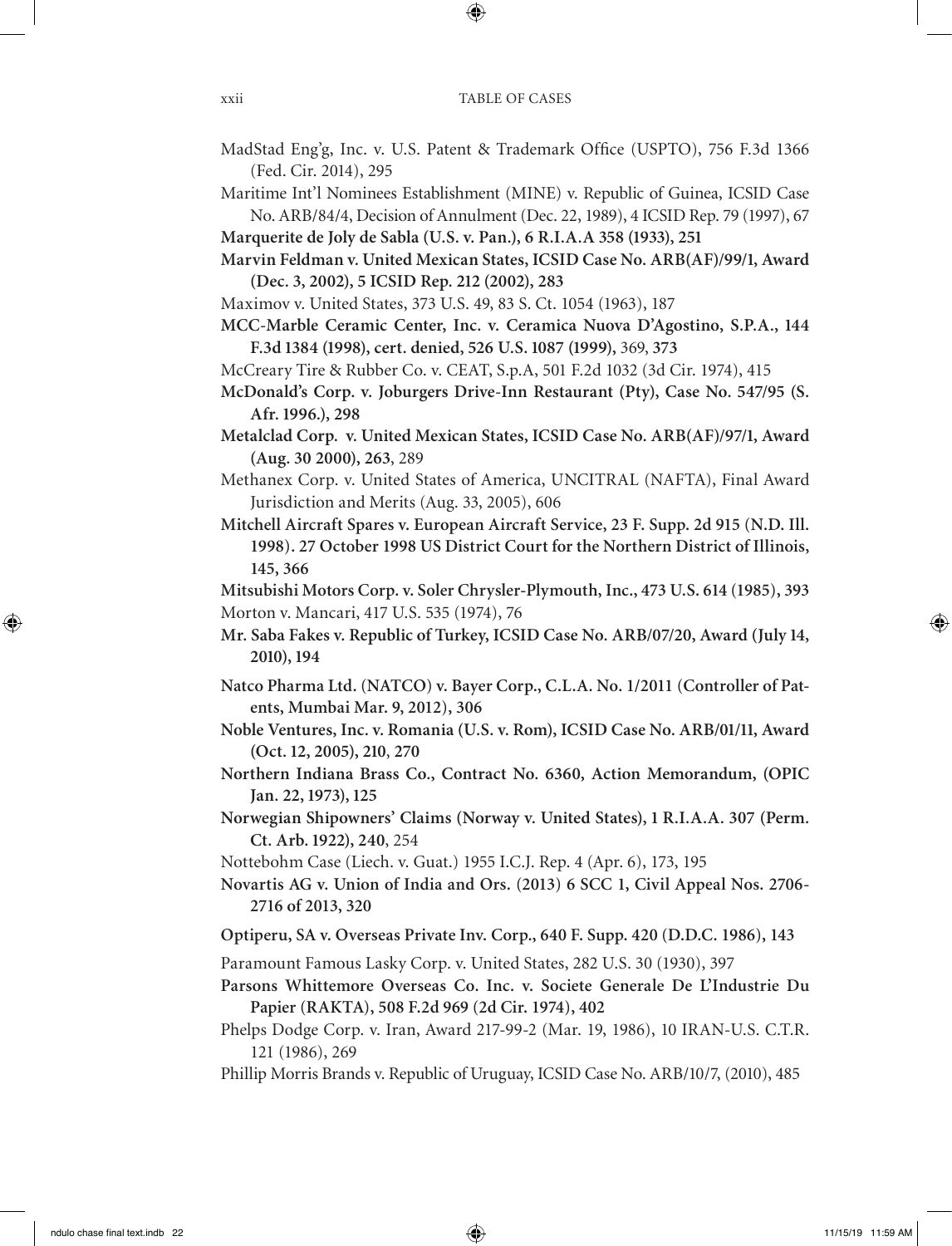- Phoenix Action, Ltd. v. Czech Republic, ICSID Case No. /ARB/06/5, Award (Apr. 15, 2009), 198, 518
- **Plama Consortium Limited v. Republic of Bulgaria, ICSID Case No. ARB/03/24, Decision on Jurisdiction (Feb. 8, 2005), 433**
- Ponderosa Assets, L.P. Argentina, Contract of Insurance No. D733 (OPIC 2005), 128
- Pope & Talbot Inc. v. Gov't of Canada, UNCITRAL (NAFTA), Arb. Trib. (2000– 2002), 283, 531
- Prima Paint Corp. v. Flood & Conklin Mfg. Co., 388 U.S. 395 (1967), 398
- Red Rock v. Henry, 106 U.S. 596 (1883), 76
- RJ v HB [2018] EWHC 2833 (Comm), 392
- Robert Azinian v. United Mexican States, ICSID Case No. ARB(AF)/97/2, Award (Nov. 1, 1999), 5 ICSID Rep. 416., 286, 289
- Rush-Presbyterian-St. Luke's Med. Ctr v. Hellenic Republic, 877 F.2d 574 (7th Cir. 1989), cert. denied, 110 S.Ct. 333 (1989), 46
- Sambiaggio Case (It. v. Venez.), 10 R.I.A.A. 499 (Ven. Arb. 1903), 189
- Sapphire Int'l Petroleum Ltd. v. Nat'l Iranian Oil Co. (Can. v. Iran), 35 I.L.R. 136 (Int'l Arb. Trib. 1953), 37
- Saxis Steamship Co. v. Multifacs Int'l Traders, Inc., 375 F.2d 577(2d Cir. 1967), 406
- Scherk v. Alberto-Culver Co., 417 U.S. 506, 94 S.Ct. 2449, 41 L.Ed.2d 270 (1974), 391, 404
- Scherk Enterprises Aktiengesellschaft v. Société des Grandes Marques, Judgement of May 12, 1977, Corte cass., Italy, 4 Y.B. Comm Arb. 286 (1982), 417
- Sector Resources, Ltd., Contract of Insurance No. F030 (OPIC 2012), 134
- SGS Société Générale de Surveillance SA v Islamic Republic of Pakistan, ICSID Case No ARB/01/13., Award of 8 September 2003., 606
- **Siderman de Blake v. Republic of Argentina, 965 F.2d 699 (9th Cir. 1992), cert. denied, 113 S. Ct. 1812 (1993),** 44, **50**
- **Solaria Corp. v. United States, 123 Fed. Cl. 105, 2015 U.S. Claims, 150**

South East Atlantic Shipping Ltd. v. Garnac Grain Co., 356 F.2d 189 (2d Cir. 1966), 407 Southland Corp. v. Keating, 465 U.S. 1 (1984), 395, 398

- Tahan v. Hodgson, 662 F.2d 862 (D.C.Cir. 1981), 401
- Tele-Oren v. Libyan Arab Republic, 726 F.2d 774 (D.C.Cir. 1984) cert. denied, 470 U.S. 1003 (1985), 424
- TermoRio S.A. E.S.P. v. Electranta S.P., 487 F.3d 928 (D.C. Cir. 2007), 391
- Texaco Overseas Petroleum Co. v. Libya (U.S. v. Libya), Int'l Arb. Award, 104 J. Droit Int'l 350 (1977), translated in 17 I.L.M. 1 (Int'l. Ct. Justice 1978), 38
- Texaco, Inc. v. Pennzoil Co., 729 S.W.2d 768 (Tex. Ct. App. 1987), 456
- Texas Trading & Milling Corp. v. Fed. Republic Nigeria, 647 F.2d 300 (2d Cir. 1981), cert. denied, 454 U.S. 1148 (1982), 46
- The Nereide, 13 U.S. (9 Cranch) 388 (1815), 71
- **The Oscar Chinn Case (U.K. v. Belg.), 1934 P.C.I.J. (ser. A/B) No. 63 (Dec. 12, 1934), 277**
- The Paquete Habana, 175 U.S. 677 (1900), 10, 71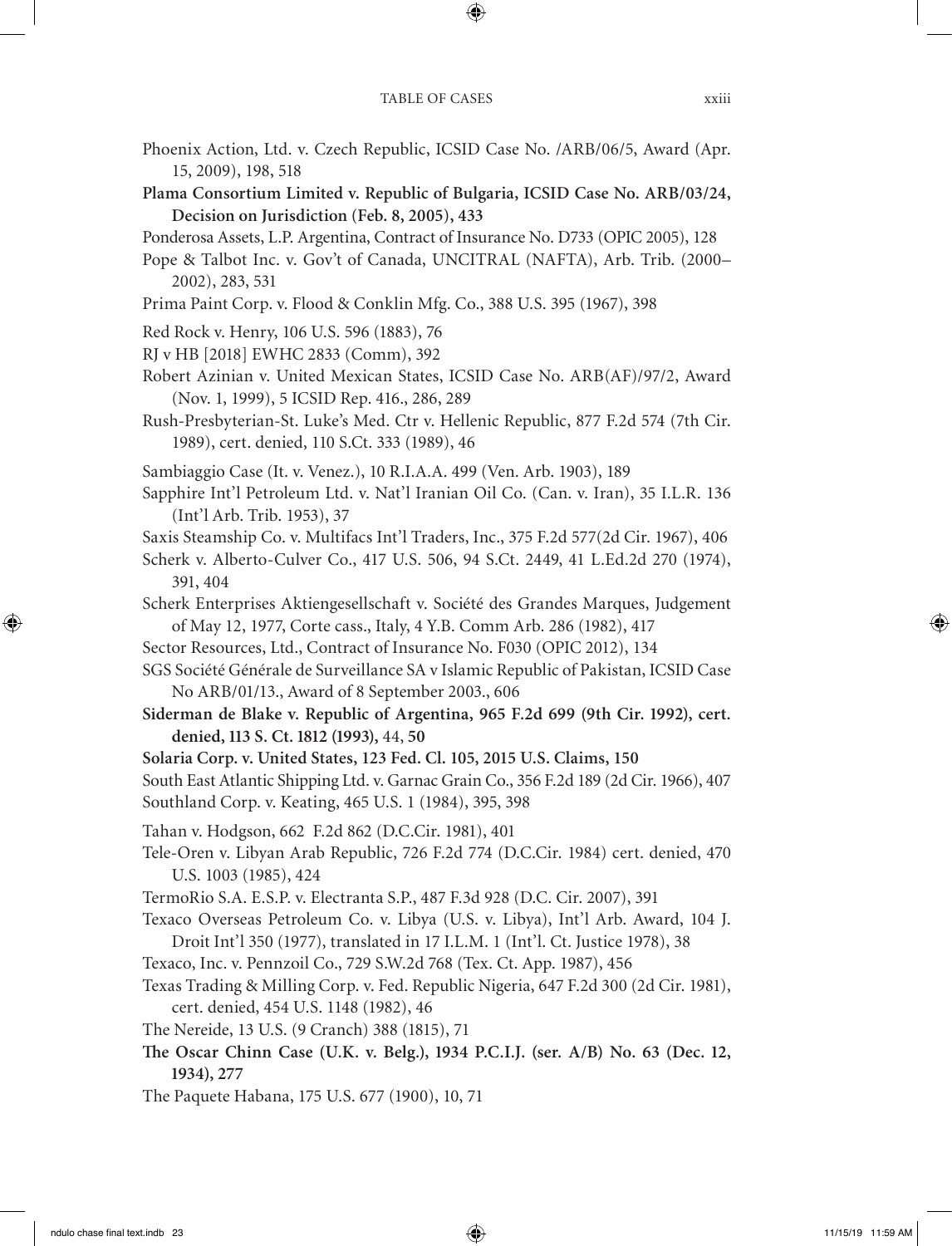The Santissima Trinidad, 20 U.S. (7 Wheat.) 353 (1822), 75

- Toto Construzioni Generali S.p.A. v. Republic of Lebanon, ICSID Case No. ARB/07/12, Decision on Jurisdiction (Sept. 11, 2009), 429
- Tulip Real Estate and Dev. Netherlands B.V. v. Republic of Turkey, ICSID Case No. ARB/11/28, Decision on Annulment (Dec. 30, 2015), 518
- Underhill v. Hernandez, 168 U.S. 250 (1897), 69
- United States v. Amen, 831 F.2d 373 (2d Cir. 1987), 565
- United States v. Diekelman, 92 U.S. 520 (1985), 71
- United States v. Hoskins, No. 16-1010 (2d Cir. 2018), 561
- **United States v. Kozeny, 582 F. Supp. 2d 535 (S.D.N.Y. 2008), 557**
- United States v. Paramount Pictures, Inc., 334 U.S. 131 (1948), 397
- United States v. Tynen, 78 U.S. (11 Wall.) 88 (1871), 76
- United Steelworkers of America v. Enterprise Wheel & Car Corp., 363 U.S. 593 (1960), 406
- **Upton Case, Mixed Claims Commission (U.S. v. Venez.), Int'l Arb. Award., 9 R.I.A.A. 234 (1903), 248**
- **Urbaser S.A. v. Argentine Republic, ICSID Case No. ARB/07/26, Award (Dec. 2016), 513**
- **Vacuum Salt Products Limited v. Gov't of the Republic of Ghana, ICSID Case No. ARB/92/1, Award (Feb. 16, 1994), 424**

Valasquez v. Honduras, Judgment, Inter-Am Ct. H.R. (Ser C) No. 4 (July 29, 1988), 213 Velasco v. Gov't of Indonesia, 370 F.3d 392 (4th Cir. 2004), 48

- Verlinden B. V. v. Central Bank of Nigeria, 461 U.S. 480 (1983), 50, 75, 424
- Virtual Countries, Inc. v. Republic of S. Africa, 300 F.3d 230 (2d Cir. 2002), 48
- **Walter Fletcher Smith Claim (Cuba v. U.S.), 2 R.I.A.A 915 (1929), 250**

Ware v. Hylton, 3 U.S. ( Dall.) 199 (1796), 71

- Washington-Baltimore Newspaper Guild, Local 35 v. Washington Post Co.,143 U.S. App. D.C. 210, 42 F.2d 1234 (1971), 405
- **W.E. Belcher Lumber Co., Contract No. 5759, Action Memorandum (AID Feb. 17, 1971), 121**
- Webster Publ'g Co., Contract No. 894, Determination of Claim (AID Sept. 2, 1966), 119
- Weinberger v. Rossi, 456 U.S. 25 (1982), 77
- **Weltover, Inc. v. Republic of Argentina, 941 F.2d 145 (2nd. Cir. 1991), 45**
- Wilko v. Swan, 346 U.S. 427, 74 S.Ct. 182, 98 LEd.2d. 168 (1953), 397, 406
- Wood v. United States, 41 U.S. (16 Pet.) 342 (1842), 75
- World Duty Free Company v. Kenya, ICSID Case No ARB/00/7, Award of 4 October 2006, 606
- **Yukos Universal Ltd. v. Russian Fed'n (Isle of Man v. Russ.), UNCITRAL, PCA No. AA 227 (Perm. Ct. Arb. 2014)**, 433, **482**, 533
- Zimmerman v. Bank of Am. Nat'l Trust & Sav. Ass'n, 191 Cal. App. 2d 55, 12 Cal. Rptr. 319 (Cal. Dist. Ct. App. 1961), 456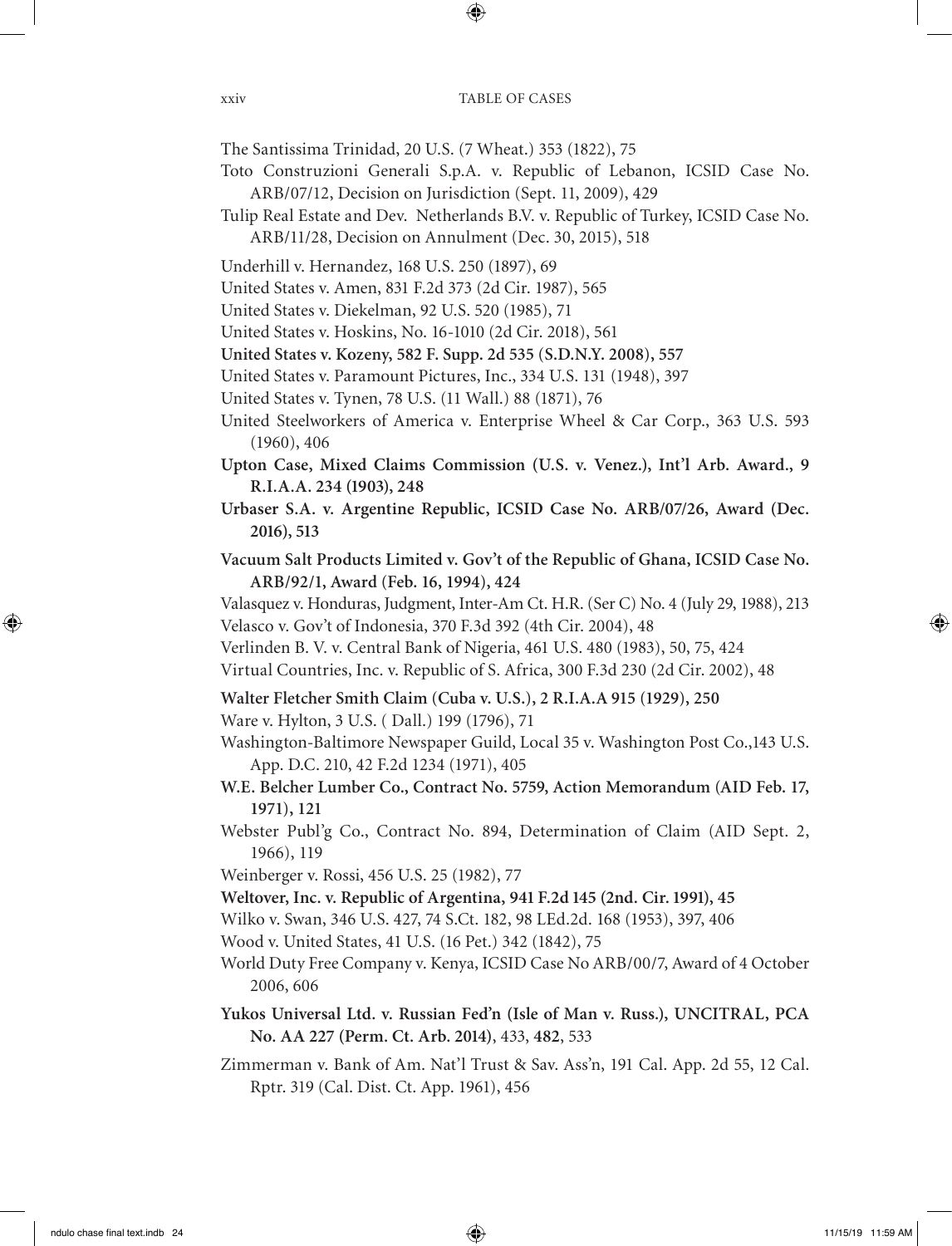Principal documents are in bold type. Documents cited or discussed in text are in roman type.

- Arbitration Rules of the United Nations Commission on International Trade Law ("UNCITRAL Rules"), 26, 166, 336, 389, 417
- Comprehensive and Progressive Agreement for Trans-Pacific Partnership, 234, 489
- **Convention Establishing the Multilateral Investment Guarantee Agency**, full text provided in Chapter 13., **98**, 108
- **Convention on the Settlement of Investment Disputes Between States and Nationals of Other States**, full text provided in Chapter 13., 110, 204, 385, **419**, 427, 437, 612
- Inter-American Convention Against Corruption, 570, 582
- International Covenant on Economic, Social and Cultural Rights, 498
- Madrid Convention Concerning the International Registration of Marks, 294
- Model Text for the Indian Bilateral Investment Treaty, 232
- North American Free Trade Agreement, 20, 28, 234, 263, 283, 418, 435, 474, 490, 531
- OECD Convention on Combating Bribery of Foreign Public Officials in International Business Transactions, 570
- **The Agreement on Trade-Related Aspects of Intellectual Property Rights**, full text provided in Chapter 13., 4, 294, 297, **301**, 312, 315, 318, 331, 503, 656
- The Energy Charter Treaty, 5, 11, 17, 28, 234, 236, 433, 482, 486
- The Transatlantic Trade and Investment Partnership, 20, 484
- Trans-Pacific Partnership, 234, 488
- The World Bank Guidelines on the Treatment of Foreign Direct Investment, 27
- The World Intellectual Property Organization Draft Convention to Protect Traditional Knowledge, 500
- United Nations Convention Against Corruption, 570, 581, 595
- United Nations Convention on Contracts for the International Sale of Goods, 346, 351, 361, 373, 380
- United Nations Convention on the Limitation Period in the International Sale of Goods, 346, 378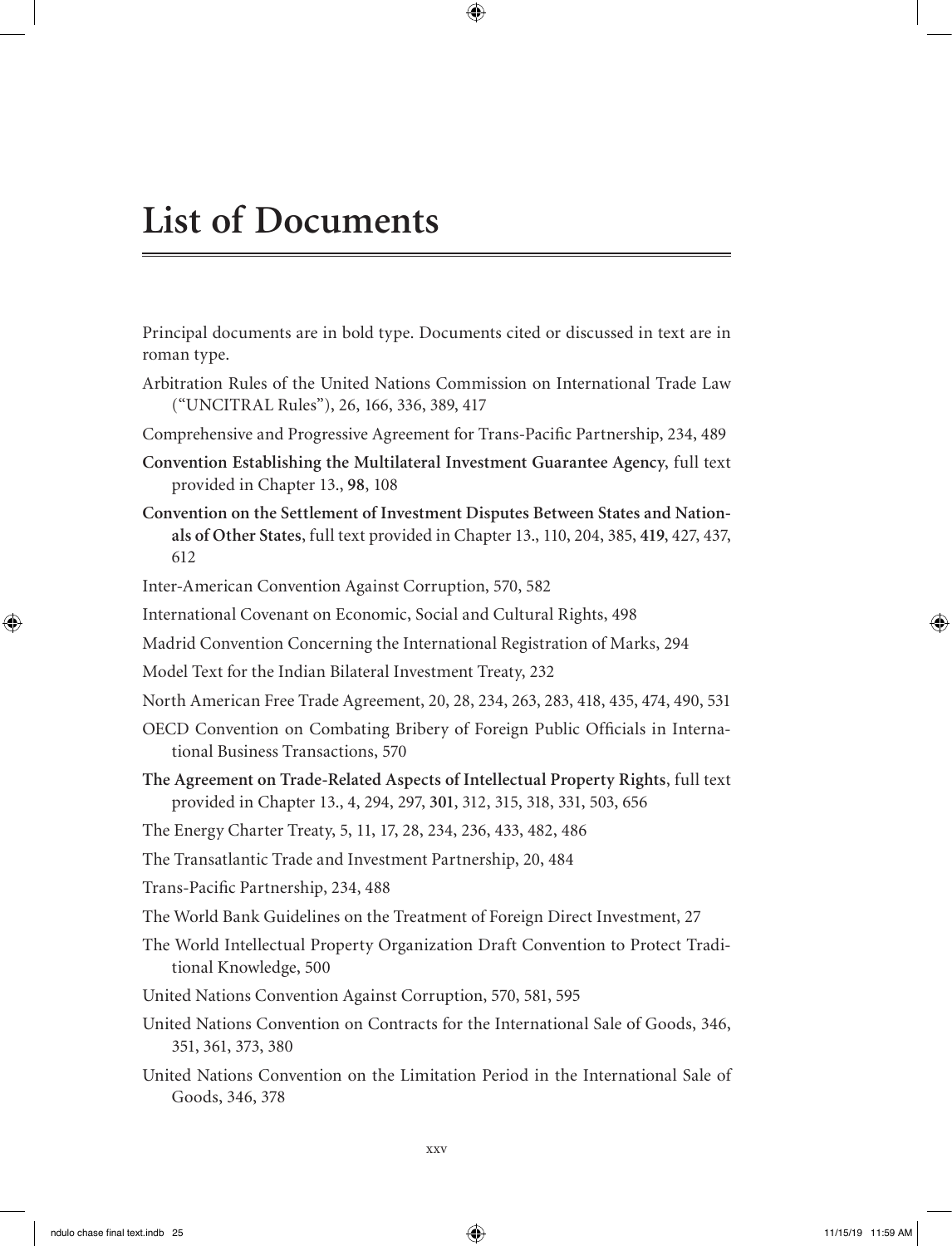- **United Nations Convention on the Recognition and Enforcement of Foreign Arbitral Awards**, full text provided in Chapter 13., 50, 218, 385, 391, 399, 407, 414, 486, 552
- United Nations Guiding Principles on Business and Human Rights, 507
- UNCITRAL Rules on Transparency and Investor-State Dispute Settlement Reform, **476**, 482
- U.S. Model Bilateral Investment Treaty, 207
- WIPO Paris Convention for the Protection of Industrial Property, 292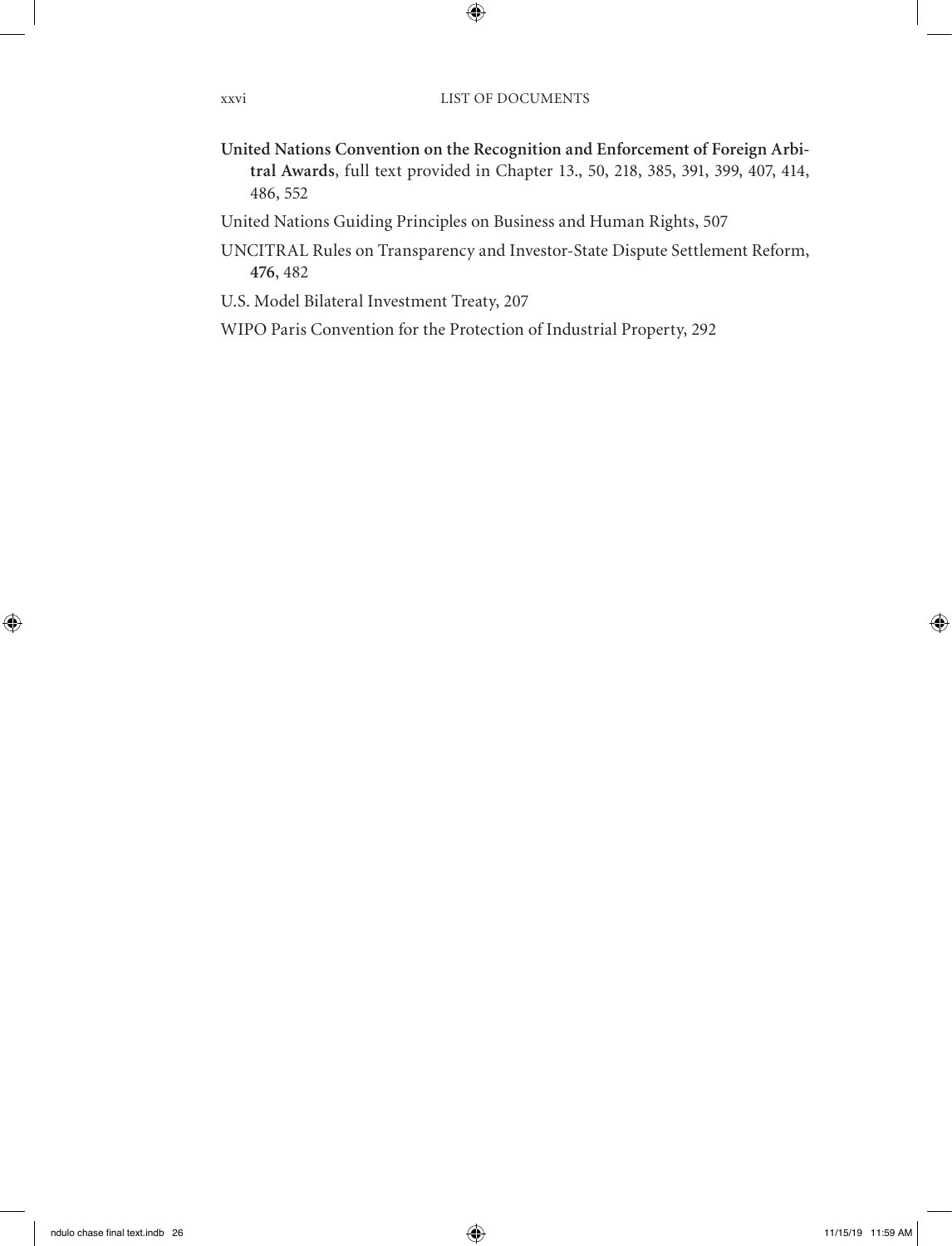## **Introduction**

This book is designed to provide an overview of the law of foreign investment, incorporating a thorough exposition of the legal principles that are likely to affect a commercial investment in a foreign country. It includes a discussion of the following issues: the international legal framework for foreign investments; the regulation of foreign investment; the role of foreign capital in economic development; foreign investment and the environment and human rights issues; obstacles to flow of investment to developing countries; the role of guarantees to investors and investment codes; bilateral investment treaties; nationalization and problems of compensation; the structuring of joint ventures; transfer of technology; investment insurance; project financing and infrastructure construction; international efforts against corruption in international business transactions; international commercial arbitration and other forms of dispute settlement; and the unification of trade law. The subjects have been chosen because of their common link to international law and foreign direct investment. With the worldwide acceleration in the volume of international trade and investment activity, brought about by globalization, the need for capital in developing countries, and the emergence of new forms of structuring investments and the increase in bilateral and regional investment treaties, as well as the number of disputes referred to both treaty and institutional based arbitration tribunals, international investment law has become an important area for scholars to study. This area of the law has witnessed tremendous growth and has now become one of the fastest growing areas of international law with far reaching implications for both investment receiving and investment exporting countries.

This book analyses the fundamental principles of foreign investment law and the manner in which these principles have been interpreted and applied by international courts, domestic courts, and arbitral tribunals. Relevant cases and materials are printed in the book. Most cases have been sharply edited, and we have indicated omissions through the conventional use of dots, except for omissions of citations. Generally footnotes have been omitted from judicial decisions. The materials in the book in addition to the cases, include writings by scholars who write on the field of international investment law. The book is arranged according to the following chapters: Chapter 1, Foreign Investment and International Law; Chapter 2, Attraction of Foreign Investment, Guarantees to Investors, Investment Codes and Efforts to Regulate Foreign Investments; Chapter 3, Investment Insurance, Features, Concepts; Chapter 4, The Protection of Investment Through Bilateral Treaties; Chapter 5, Nationalization, Investment Protection and Compensation; Chapter 6,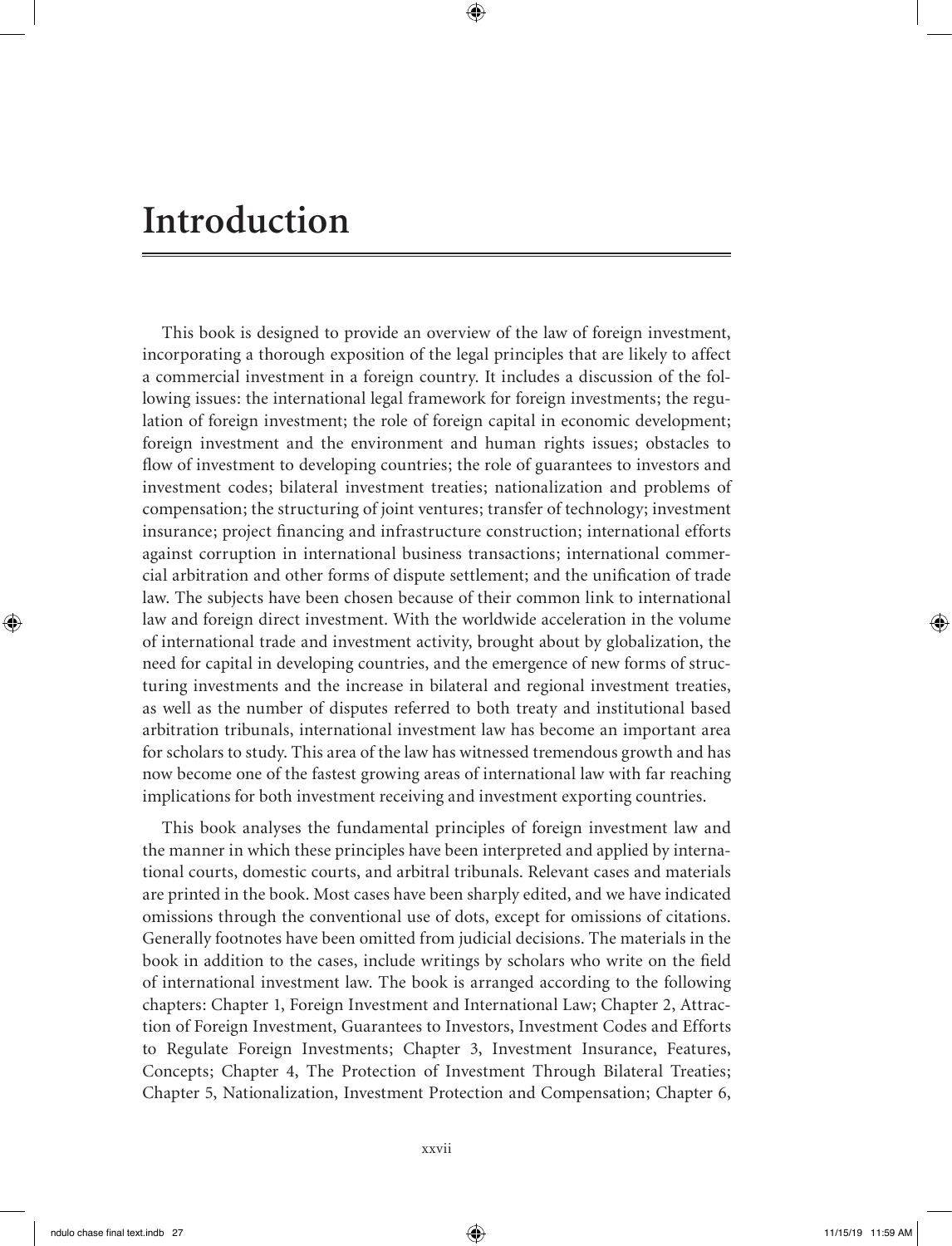Intellectual Property Protection and Transfer of Technology to Developing Countries; Chapter 7, The Process and Value of the Unification of Commercial Law for International Trade and Investment; Chapter 8, International Commercial Arbitration and International Settlement of Investment Disputes; Chapter 9, Legal Issues in Joint Ventures; Chapter 10, Emerging Issues in Foreign Direct Investment; Chapter 11, Project Financing; Chapter 12, International Efforts Against Corruption in International Business Transactions.

> Muna Ndulo Abigail Yadav, née Chase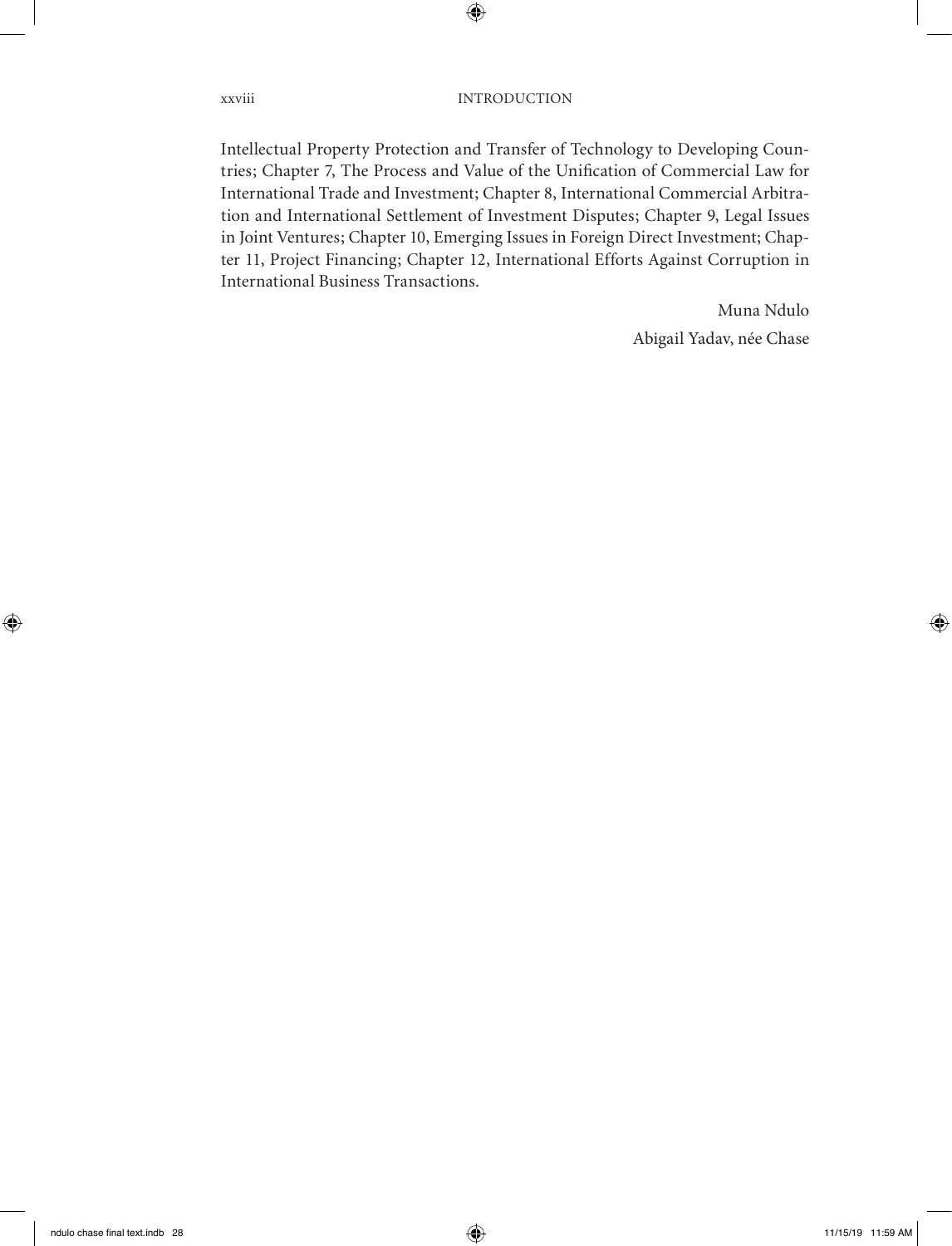The genesis of this book is from a search for teaching materials for my course on international law and foreign direct investment at Cornell Law School. For a number of years, I taught the course from a set of handouts. Over the years, I saw the need to turn the materials into a book for easy access for teaching as well as a contribution to this growing area of the law. This book would not have been possible without the work of several people. We thank the students in my International Law and Foreign Investment classes at Cornell Law School for being active participants in the debates in the classes and asking questions about issues covered in the book thereby contributing to the development of materials for the book. We thank the research assistants who worked on the materials all of whom provided many hours of research and assistance in various ways to this project. These include Gabrielle Di Bernardi, Leigh Blomgren, Manasa Gummi, Patrick Meson and Dae Un Hong. We thank Megan Olivares who has provided invaluable assistance in the development and production of this book.

> Muna Ndulo Abigail Yadav, née Chase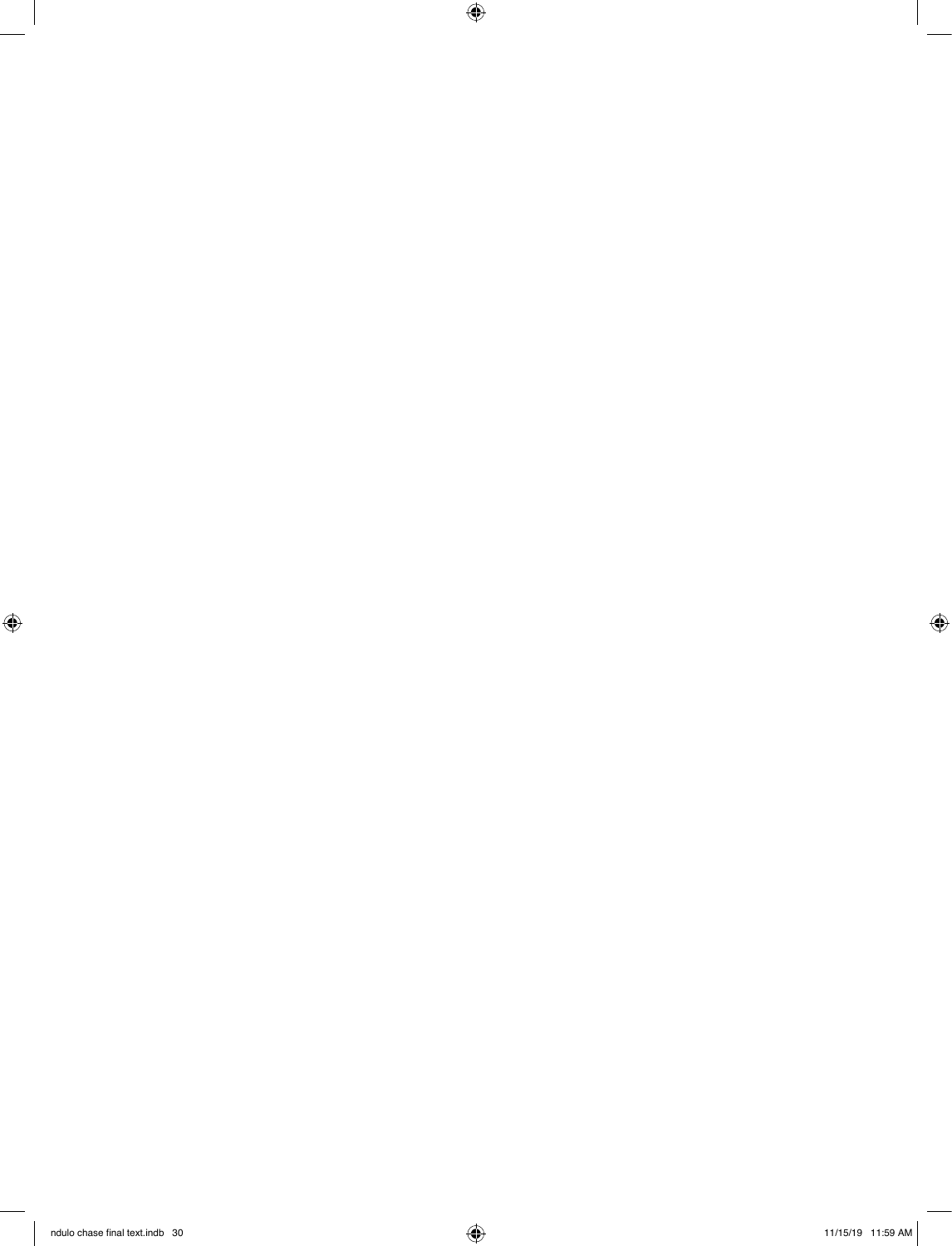# **List of Common Abbreviations**

| AAPL          | Asian Agriculture Products Ltd                                                    |
|---------------|-----------------------------------------------------------------------------------|
| ADB           | Asian Development Bank                                                            |
| AIA           | Leahy-Smith America Invents Act (U.S.)                                            |
| <b>AIFI</b>   | All India Financial Institutions                                                  |
| <b>AOC</b>    | Arabian Oil Company                                                               |
| AoS           | <b>Act of State Doctrine</b>                                                      |
| APEC          | Asia-Pacific Economic Cooperation                                                 |
| <b>ASEAN</b>  | Association of Southeast Asian Nations                                            |
| <b>ATS</b>    | Alien Tort Statute (U.S.)                                                         |
| <b>BEPS</b>   | Base Erosion and Profit Shifting                                                  |
| <b>BIT</b>    | <b>Bilateral Investment Treaty</b>                                                |
| <b>BJP</b>    | Bharatiya Janata Party                                                            |
| BOA.          | <b>Build Operate Agreement</b>                                                    |
| <b>BOT</b>    | <b>Build Operate Transfer</b>                                                     |
| <b>BTLP</b>   | Barcelona Traction, Light and Power Company Limited                               |
| <b>CAA</b>    | Compania De Aguas Del Aconquija S.A.                                              |
| <b>CETA</b>   | Comprehensive Economic and Trade Agreement (EU-Canada)                            |
| CGE           | Compagnie Générale des Eaux                                                       |
| <b>CHIPS</b>  | Clearing House Interbank Payments System                                          |
| <b>CIETAC</b> | China International Economic and Trade Arbitration Commission                     |
| <b>CISG</b>   | The United Nations Convention on Contracts for the International<br>Sale of Goods |
| CL            | Compulsory License                                                                |
| <b>CLOUT</b>  | Case Law on UNCITRAL Texts                                                        |
| <b>CMEA</b>   | Council for Mutual Economic Assistance                                            |
| <b>COFACE</b> | Compagnie Française d'Assurance pour le Commerce Extérieur                        |
| <b>CPTPP</b>  | Comprehensive and Progressive Agreement for Trans-Pacific<br>Partnership          |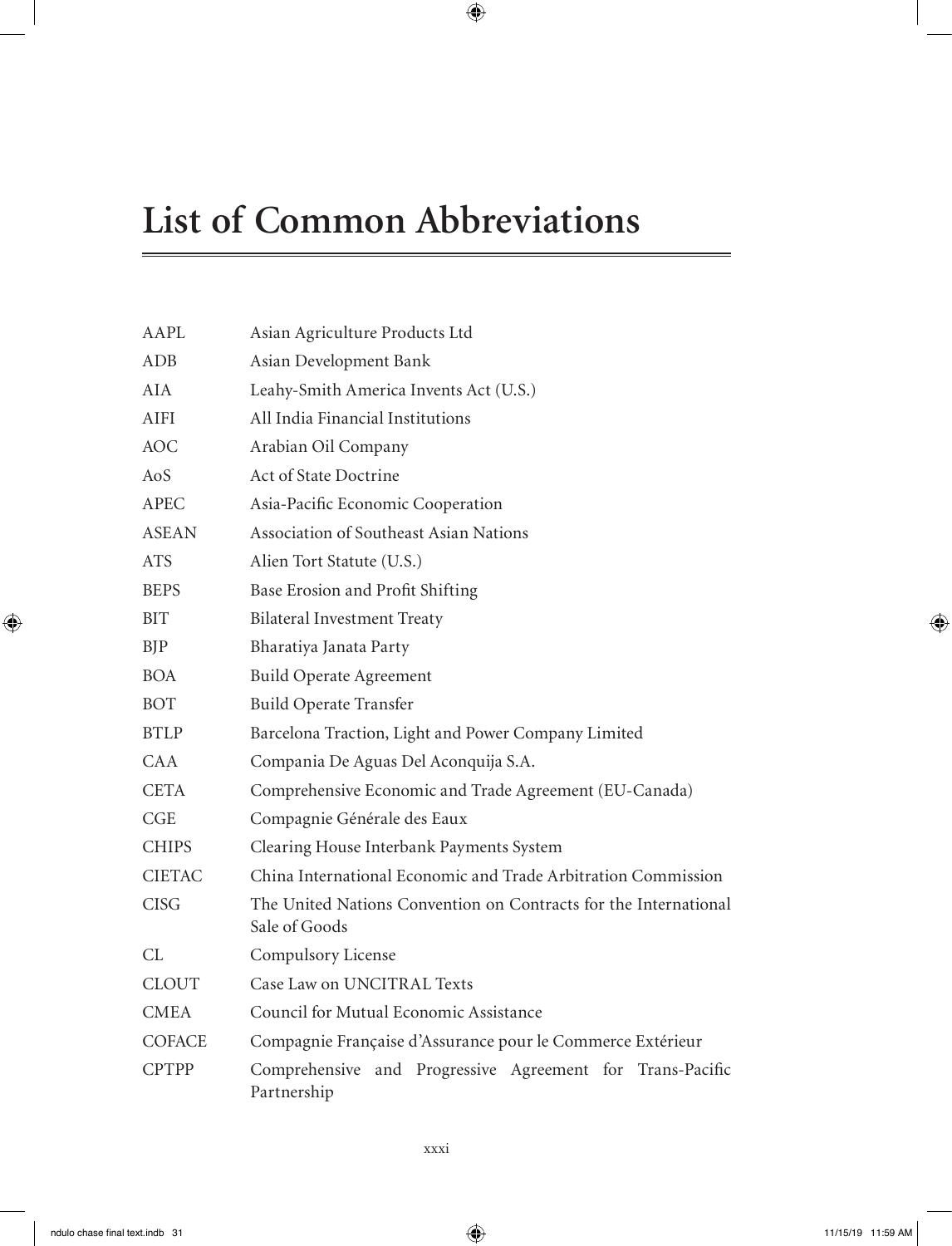| <b>CSIR</b>  | The Council for Scientific and Industrial Research         |
|--------------|------------------------------------------------------------|
| <b>DAC</b>   | Development Assistance Committee (OECD)                    |
| <b>DCF</b>   | Discounted Cash Flow                                       |
| <b>DSB</b>   | Dispute Settlement Body of the World Trade Organization    |
| <b>EBRD</b>  | European Bank for Reconstruction and Development           |
| <b>ECGD</b>  | Export Credits Guarantee Department (U.K.)                 |
| <b>ECT</b>   | <b>Energy Charter Treaty</b>                               |
| <b>ELN</b>   | National Liberation Army (Colombia)                        |
| EU           | European Union                                             |
| FA A         | Federal Arbitration Act                                    |
| FARC         | Revolutionary Armed Forces of Colombia                     |
| <b>FCN</b>   | Friendship, Commerce and Navigation Treaties               |
| <b>FDI</b>   | Foreign Direct Investment                                  |
| <b>FET</b>   | Fair and Equitable Treatment                               |
| <b>FGS</b>   | Federal Government of Somalia                              |
| <b>FPS</b>   | Full Protection and Security                               |
| <b>FSIA</b>  | Foreign Sovereign Immunities Act of 1976 (U.S.)            |
| <b>FTA</b>   | Free Trade Agreement                                       |
| <b>GATS</b>  | General Agreement on Trade in Services                     |
| <b>GATT</b>  | General Agreement on Tariffs and Trade                     |
| GOA          | Government of Argentina                                    |
| GOC          | Government of Chile                                        |
| GOI          | Government of India                                        |
| <b>GOM</b>   | Government of Maharashta                                   |
| GRIP         | Guaranteed Recovery of Investment Principal                |
| <b>ICAC</b>  | Independent Commission Against Corruption (Hong Kong)      |
| <b>ICC</b>   | <b>International Chamber of Commerce</b>                   |
| ICJ          | International Court of Justice                             |
| <b>ICSID</b> | International Centre for Settlement of Investment Disputes |
| <b>IDA</b>   | <b>International Development Association</b>               |
| <b>IEPS</b>  | Impuesto Especial Sobre Producción y Servicios             |
| <b>IFC</b>   | <b>International Finance Corporation</b>                   |
| IIA          | <b>International Investment Agreement</b>                  |

xxxii LIST OF COMMON ABBREVIATIONS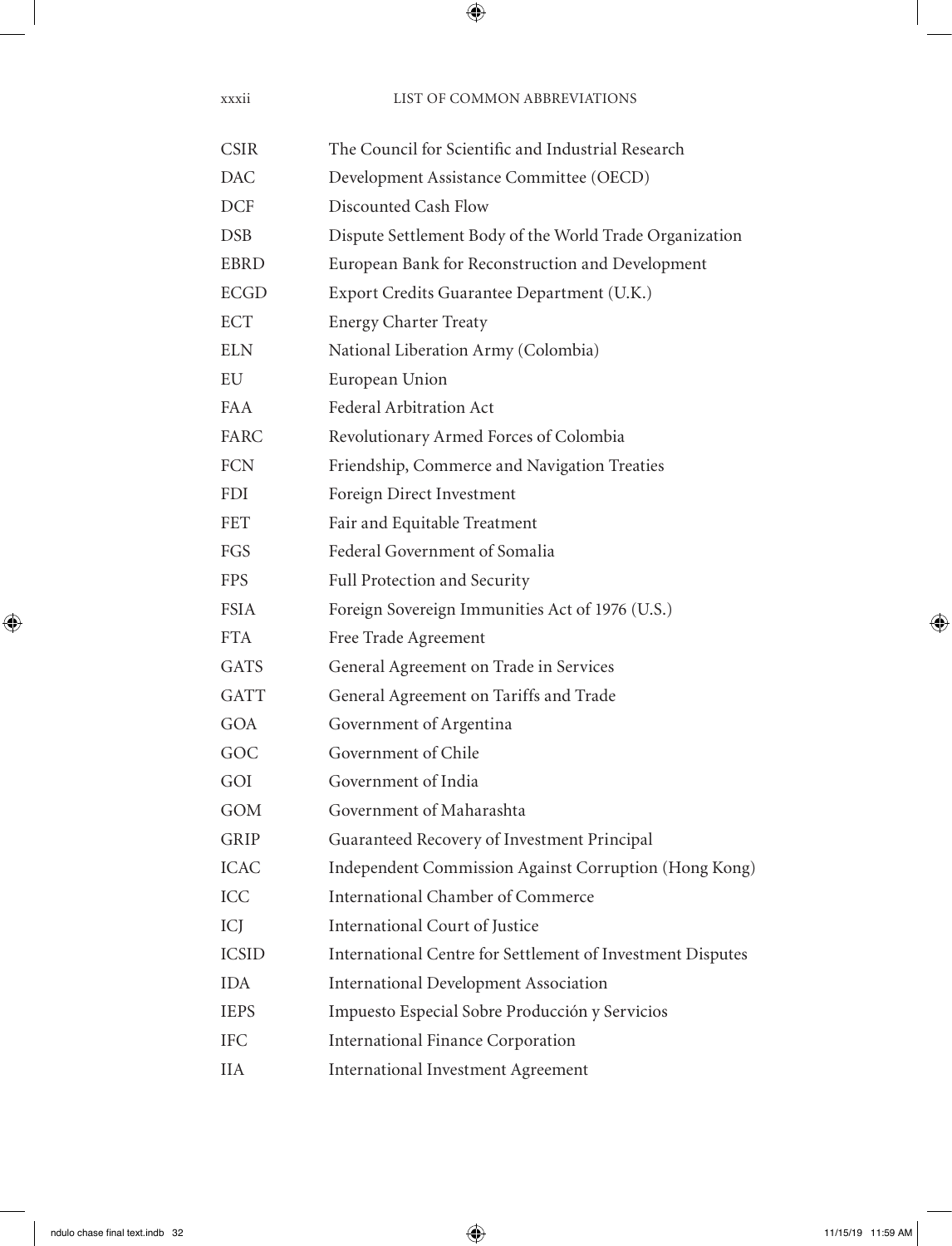| ILO          | International Labour Organization (UN)                              |
|--------------|---------------------------------------------------------------------|
| IMF          | <b>International Monetary Fund</b>                                  |
| <b>IOIA</b>  | International Organizations Immunities Act (U.S.)                   |
| <b>ISDS</b>  | Investor to State Dispute Settlement                                |
| <b>ITT</b>   | <b>International Technology Transfer</b>                            |
| <b>JASTA</b> | Justice Against Sponsors of Terrorism Act (U.S.)                    |
| JV           | Joint Venture                                                       |
| <b>LCIA</b>  | London Court of International Arbitration                           |
| <b>LDC</b>   | Least Developed Country                                             |
| <b>MERC</b>  | Maharashta Electricity Regulatory Commission                        |
| <b>MFN</b>   | <b>Most Favoured Nation</b>                                         |
| MIA          | Maximum Insured Amount                                              |
| <b>MIGA</b>  | Multilateral Investment Guarantee Agency                            |
| <b>MNE</b>   | Multinational Enterprise                                            |
| <b>MSEB</b>  | Maharashta State Electricity Board                                  |
| <b>NAFTA</b> | North American Free Trade Agreement                                 |
| NT           | National Treatment                                                  |
| <b>OECD</b>  | Organisation for Economic Co-operation and Development              |
| OPIC         | Overseas Private Investment Corporation                             |
| <b>PCA</b>   | Permanent Court of Arbitration                                      |
| PCT          | <b>Patent Cooperation Treaty</b>                                    |
| PRI          | Political Risk Insurance                                            |
| <b>RCEP</b>  | Regional Comprehensive Economic Partnership                         |
| SCC          | The Arbitration Institute of the Stockholm Chamber of Commerce      |
| <b>SCIA</b>  | Shenzhen Court of International Arbitration                         |
| SHIAC        | Shanghai International Economic and Trade Arbitration<br>Commission |
| <b>SIAC</b>  | Singapore International Arbitration Centre                          |
| SOE          | State-Owned Enterprise                                              |
| <b>TGS</b>   | Transportadora de Gas del Sur (Argentina)                           |
| TI           | Transparency International                                          |
| TPP          | Trans-Pacific Partnership                                           |
| <b>TRIMS</b> | Agreement on Trade-Related Investment Measures                      |
| <b>TRIPS</b> | Agreement on Trade-Related Aspects of Intellectual Property Rights  |
|              |                                                                     |